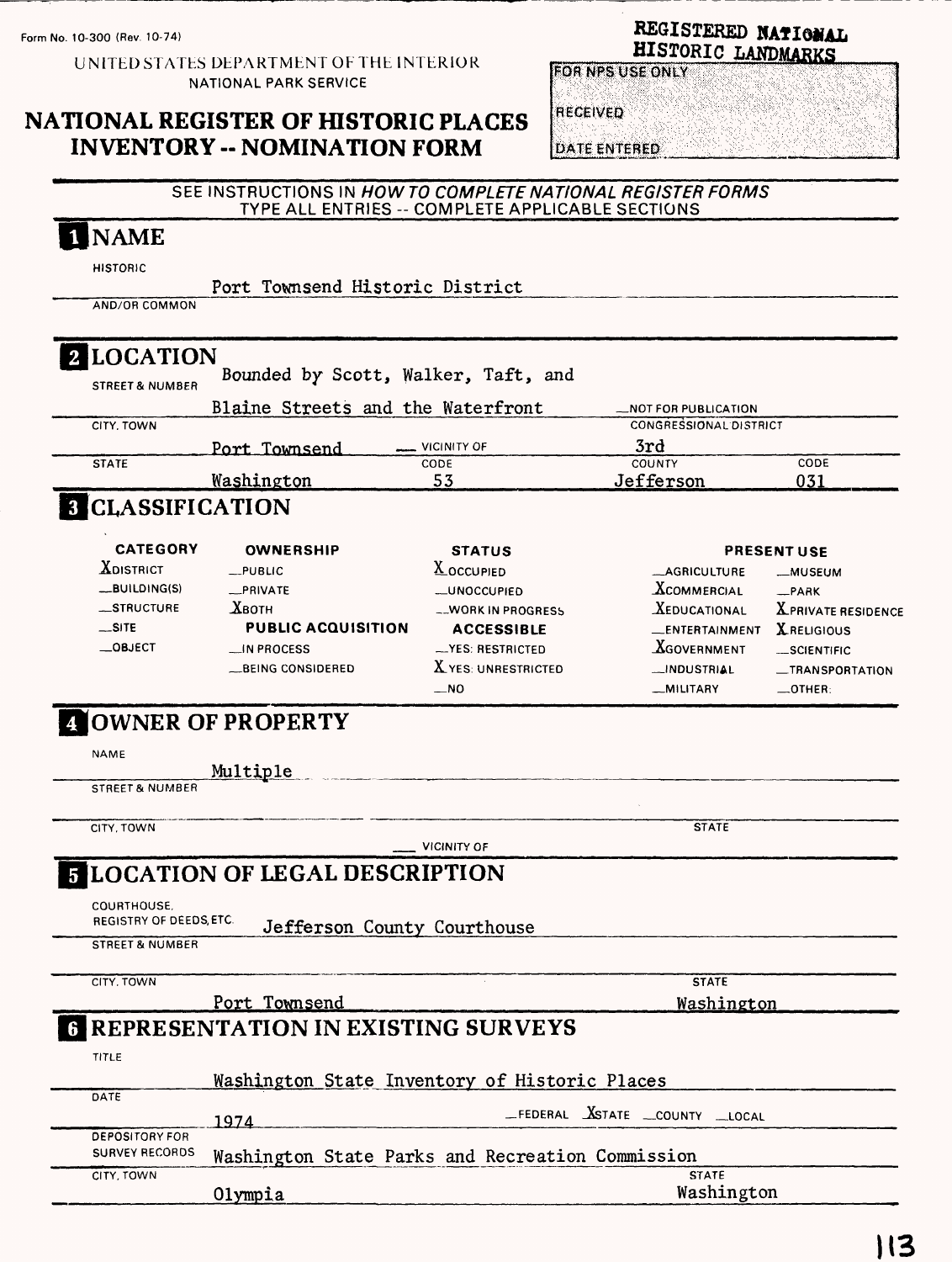# **DESCRIPTION**

#### **CONDITION CHECK ONE CONDITION** CHECK ONE CHECK ONE

AEXCELLENT —DETERIORATED \_UNALTERED AORIGINALSITE \_FAIR \_UNEXPOSED

 $\mathcal{L}^{\text{max}}(\mathcal{L}^{\text{max}})$  , where  $\mathcal{L}^{\text{max}}$ 

\_GOOD —RUINS FALTERED \_MOVED DATE\_\_\_\_\_

### DESCRIBE THE PRESENT AND ORIGINAL (IF KNOWN) PHYSICAL APPEARANCE

The following report was compiled by Jacob Thomas and Richard McCurdy from Elizabeth Potter's notes:

### Location and Topography

Port Townsend is situated at the northeast corner of the Olympic Peninsula where Admiralty Inlet joins the Strait of Juan de Fuca. Admiralty Inlet forms the mouth of .Puget Sound, which continues southward, and the straight runs west from Port Townsend to the Pacific Ocean. The city limits encompass the tip of Quimper Peninsula--a headland about seven miles in length and three to five miles wide separated from the mainland by Discovery Bay.

Port Townsend Bay on the opposite side of the peninsula along the southeastern shore is the first sheltered port inside Admiralty Inlet. It is protected from storms moving in from the ocean and from the action of strong, unpredictable currents produced by the tide flowing in and out of Puget Sound. This is a natural habor deep enough to admit large ships and with excellent bottom characteristics for secure anchoring.

Surrounded on three sides by water, the townsite consists of a high bluff that diminishes toward the south. Around the bluff is a narrow strip of beach which widens near Point Hudson at the entrance to Port Townsend Bay, and also at Point Wilson where the strait meets Admiralty Inlet.

الكافئين التبار Early Settlement

 $\mathcal{L}_{\mathcal{A}}$ 

**Avenue Communication** 

 $\mathbf{v}^{(1)}$  ,  $\mathbf{v}_1^{(1)}$  ,  $\mathbf{v}_2^{(2)}$  ,  $\mathbf{v}_3^{(3)}$  ,  $\mathbf{v}_4^{(4)}$ Prior to the arrival of the first Caucasians in 1851, the beach along Port Townsend Bay was occupied by an Indian settlement of the Clallam and Chimacum tribes with a population of approximately 500. They lived in long communal shelters built from split cedar planks. These were attached to vertical posts by ropes made from the roots of saplings. The floors were packed earth, and the roofing was cedar shakes provided with openings for ventilation and escaping smoke. Mats of woven marsh grass covered the entrances.

The first log cabin at Port Townsend was built in 1851 by Alfred Plummer and Charles Bachelder on the beach within the ten existing village. It was approximately 15 by 30 feet with rough log walls and rabbetted corner joints. The roof was of cedar shakes laid across poles that reached, apparently, from end wall to end wall. Squared planks were used for the flooring, and the cabin was equipped with a fireplace built from stones and clay.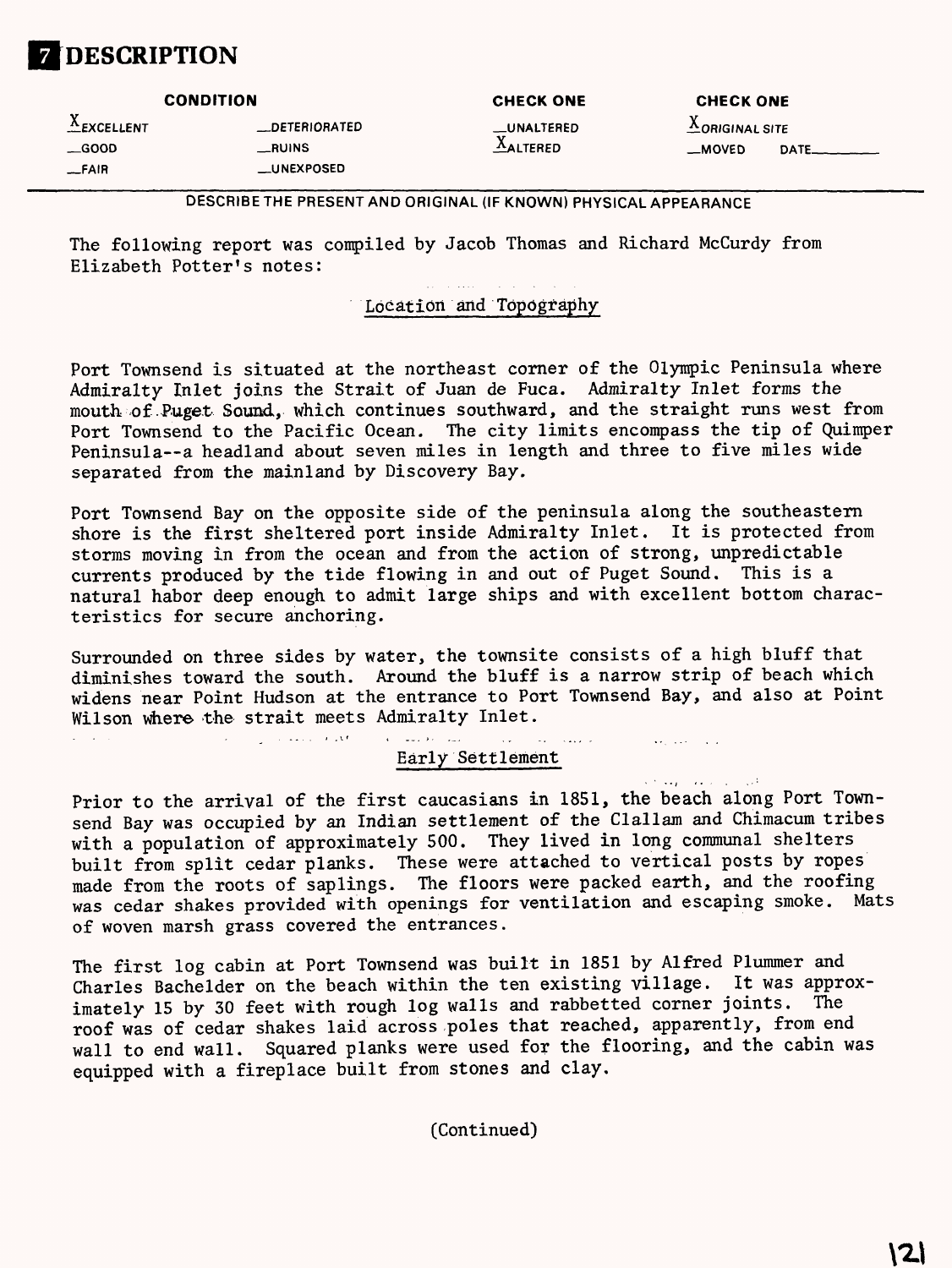

| <b>PERIOD</b>                                                    |                                                         | AREAS OF SIGNIFICANCE -- CHECK AND JUSTIFY BELOW                            |                                                 |                                                                |
|------------------------------------------------------------------|---------------------------------------------------------|-----------------------------------------------------------------------------|-------------------------------------------------|----------------------------------------------------------------|
| -PREHISTORIC                                                     | _ARCHEOLOGY-PREHISTORIC                                 | COMMUNITY PLANNING                                                          | LLANDSCAPE ARCHITECTURE                         | RELIGION                                                       |
| -1400-1499                                                       | <b>_ARCHEOLOGY-HISTORIC</b>                             | CONSERVATION                                                                | $-LAW$                                          | __SCIENCE                                                      |
| $-1500-1599$                                                     | <b>AGRICULTURE</b>                                      | $\_ECONOMICS$                                                               | LITERATURE                                      | _SCULPTURE                                                     |
| $-1600-1699$                                                     | $\underline{X}$ ARCHITECTURE                            | _EDUCATION                                                                  | _MILITARY                                       | <b>X</b> SOCIAL/HUMANITARIAN                                   |
| $\underline{\text{X}}$ 1800-1899<br>$\underline{\text{X}}$ 1900- | $\_$ ART<br>v<br>$\triangle$ COMMERCE<br>COMMUNICATIONS | __ENGINEERING<br>EXPLORATION/SETTLEMENT<br>__INDUSTRY<br>$\equiv$ INVENTION | __MUSIC<br>-PHILOSOPHY<br>A POLITICS/GOVERNMENT | <b>__THEATER</b><br><b>ATRANSPORTATION</b><br>_OTHER (SPECIFY) |

**SPECIFIC DATES BUILDER/ARCHITECT** 

#### **STATEMENT OF SIGNIFICANCE**

The following report was compiled by Jacob Thomas and Richard McCurdy from Elizabeth Potter's notes.

The first European explorers to penetrate the Strait of Juan de Fuca to the vicinity of Port Townsend were Spaniards. The small peninsula at the tip of which Port Townsend is located is named Quimper Peninsula after Manuel Quimper, whose expedition reached at least within sight of it in 1790. In 1791 Francisco Eliza entered a bay which borders Quimper Peninsula on the west. This he named Port Quadra after Don Juan Francisco de la Bodego y Quadra, then Naval Commander of San Bias, Mexico, and California.

In early May 1792 explorers headed by British Naval Officer Captain George Vancouver reached what is now Port Townsen and looked into what was to become Puget Sound. Attending Vancouver's sloop of war, the Discovery, was the armed tender Chatham in command of Lieutenant W. R. Broughton.

Sailing east in the strait, these vessels on May 2, 1792 entered a long, secluded bay, which Vancouver named Discovery after his ship. The same bay Eliza had named Port Quadra the year before.

While the ships were undergoing repair off the mouth of a creek in Discovery Bay, Vancouver ordered the Discovery's yawl and launch and the Chatham's tender armed and provisioned for a five-day journey. On May 7 the small craft left the bay and proceeded eastward along the north edge of the peninsula, rounded Point Wilson and entered what Vancouver's log reveals as "a very safe and more capacious harbor than Port Discovery; and rendered more pleasant by the high land being at a greater distance from the waterside... To this port I gave the name of Port Townsend in honor of the noble Marquis of that name." To the entrance of the newly revealed vast inland waterway he gave the name Admiralty Inlet, and, farther south, Puget Sound.

Spending some weeks in completing his exploration of the vast inland waterway, Vancouver returned north and continued his survey up the northwest coast.

Townshend, after whom the harbor was named, was born February 28, 1724, a godson of  $\nu$ King George I of England. He had a distinguished career and at the siege of Quebec he became commander of the British forces upon the death of Wolfe. He also served as Lord Lieutenant of Ireland and in other positions of prominence. As time passed the "h" would be dropped, leaving the name Port Townsend as a surviving namesake in the new world.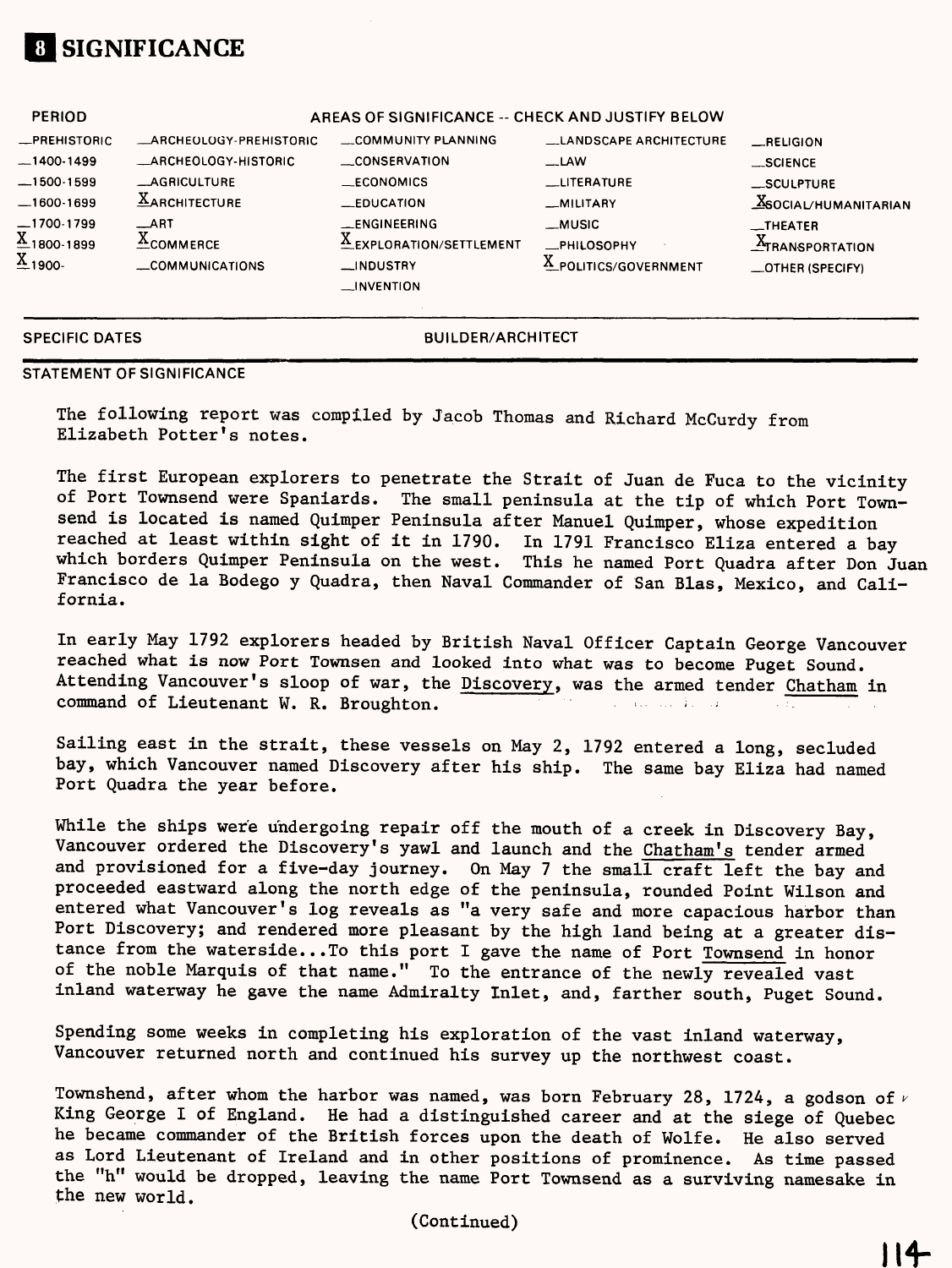# **9 MAJOR BIBLIOGRAPHICAL REFERENCES**

T Story<br>1

Capture March 19

Special State

McCurdy, James G., By Juan de Fuca's Strait, Binfords & Mort, Portland, 1937.

Potter, Elisabeth Walton, Unpublished notes on Port Townsend architecture.

| <b>IDGEOGRAPHICAL DATA</b>                                                                                                                                                                         |                 |                                                                                    |                                                                                                                              |
|----------------------------------------------------------------------------------------------------------------------------------------------------------------------------------------------------|-----------------|------------------------------------------------------------------------------------|------------------------------------------------------------------------------------------------------------------------------|
| ACREAGE OF NOMINATED PROPERTY ____                                                                                                                                                                 | 200             |                                                                                    |                                                                                                                              |
| UTM REFERENCES                                                                                                                                                                                     |                 |                                                                                    |                                                                                                                              |
| A[1 0] [5 1 8 2 3 0 5 3 2 9 9 6 0]                                                                                                                                                                 |                 |                                                                                    |                                                                                                                              |
| ZONE EASTING                                                                                                                                                                                       | <b>NORTHING</b> |                                                                                    | $B(1, 0)$ 5 1 8 7 8 d 5 3 2 9                                                                                                |
| $c 1$ 0 $5$ 1 7 3 6 0 $5$ 3 2 8 2 6 0                                                                                                                                                              |                 |                                                                                    | D[1 0 1 5 1 6 8 3 0 5 3 2 9 1 1 0                                                                                            |
| <b>VERBAL BOUNDARY DESCRIPTION</b>                                                                                                                                                                 |                 |                                                                                    |                                                                                                                              |
| (See continuation sheet.)                                                                                                                                                                          |                 |                                                                                    |                                                                                                                              |
|                                                                                                                                                                                                    |                 |                                                                                    |                                                                                                                              |
|                                                                                                                                                                                                    |                 | LIST ALL STATES AND COUNTIES FOR PROPERTIES OVERLAPPING STATE OR COUNTY BOUNDARIES |                                                                                                                              |
| <b>STATE</b>                                                                                                                                                                                       | CODE            | <b>COUNTY</b>                                                                      | CODE                                                                                                                         |
| <b>STATE</b>                                                                                                                                                                                       | CODE            | <b>COUNTY</b>                                                                      | CODE                                                                                                                         |
| <b>II FORM PREPARED BY</b><br>NAME / TITLE                                                                                                                                                         |                 |                                                                                    |                                                                                                                              |
| Carolyn Pitts, Architectural Historian                                                                                                                                                             |                 |                                                                                    |                                                                                                                              |
| ORGANIZATION                                                                                                                                                                                       |                 |                                                                                    | DATE                                                                                                                         |
| Historic Sites Survey Division, National Park Service<br><b>STREET &amp; NUMBER</b>                                                                                                                |                 |                                                                                    | 2/18/77<br><b>TELEPHONE</b>                                                                                                  |
| 1100 L Street, NW.                                                                                                                                                                                 |                 |                                                                                    | 202/523-5464                                                                                                                 |
| <b>CITY OR TOWN</b>                                                                                                                                                                                |                 |                                                                                    | <b>STATE</b>                                                                                                                 |
| Washington,                                                                                                                                                                                        |                 |                                                                                    | D. C.                                                                                                                        |
| <b>IN STATE HISTORIC PRESERVATION OFFICER CERTIFICATION</b>                                                                                                                                        |                 |                                                                                    |                                                                                                                              |
|                                                                                                                                                                                                    |                 | THE EVALUATED SIGNIFICANCE OF THIS PROPERTY WITHIN THE STATE IS:                   |                                                                                                                              |
| NATIONAL ___                                                                                                                                                                                       |                 | $STATE$ <sub>_____</sub>                                                           | LOCAL_____                                                                                                                   |
| As the designated State Historic Preservation Officer for the National Historic Preservation Act of 1966 (Public Law 89-665). I<br>criteria and procedures set forth by the National Park Service. |                 |                                                                                    | hereby nominate this property for inclusion in the National Register and certify that it has been evaluated according to the |
| FEDERAL REPRESENTATIVE SIGNATURE                                                                                                                                                                   |                 |                                                                                    |                                                                                                                              |
| TITLE                                                                                                                                                                                              |                 |                                                                                    | <b>DATE</b>                                                                                                                  |
| <b>FOR NPS USE ONLY</b><br>I HEREBY CERTIFY THAT THIS PROPERTY IS INCLUDED IN THE NATIONAL REGISTER                                                                                                |                 |                                                                                    |                                                                                                                              |
|                                                                                                                                                                                                    |                 |                                                                                    |                                                                                                                              |
|                                                                                                                                                                                                    |                 |                                                                                    | DATE                                                                                                                         |
| DIRECTOR, OFFICE OF ARCHEOLOGY AND HISTORIC PRESERVATION<br><b>ATTEST:</b>                                                                                                                         |                 |                                                                                    | DATE                                                                                                                         |
| <b>KEEPER OF THE NATIONAL REGISTER</b>                                                                                                                                                             |                 |                                                                                    |                                                                                                                              |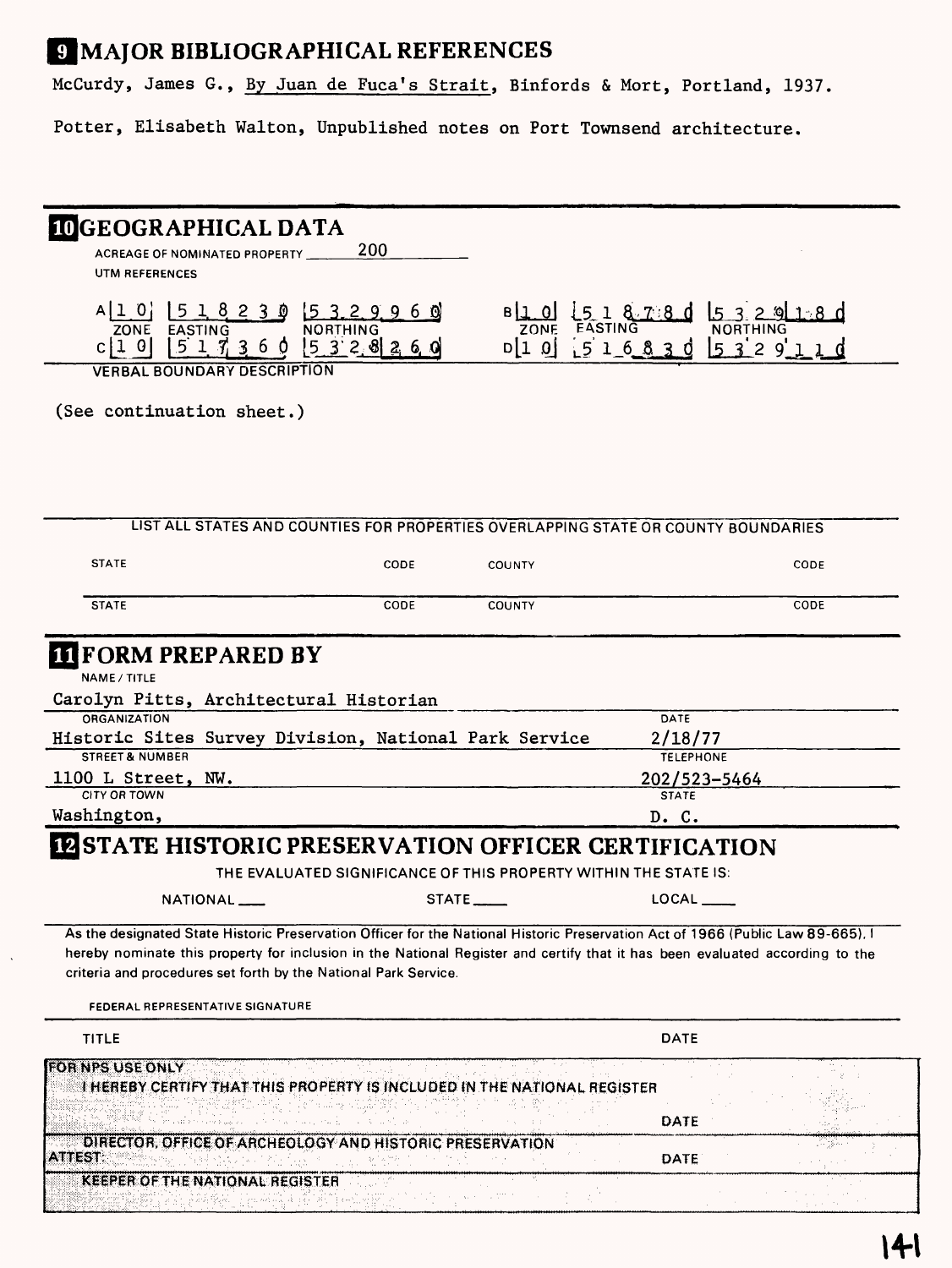

**Form No. 10-300a (Rev. 10-74)**

### **UNITED STATES DEPARTMENT OF THE INTERIOR NATIONAL PARK SERVICE**

## **NATIONAL REGISTER OF HISTORIC PLACES INVENTORY -- NOMINATION FORM**



 $\overline{2}$ 

**CONTINUATION SHEET CONTINUATION SHEET** 

In the spring of the following year, 1852, additional settlers arrived from Portland on a 60 foot pilot boat, the Mary Taylor, owned by Loren B. Hastings. Hastings brought with him his wife and children with the intention of remaining at Port Townsend. Including Plummer, Bachelder and the ship's passengers, the white population of the settlement then consisted of three families and fifteen single men although others arrived later that year.

The new residents built log cabins at scattered locations in the surrounding area. The topography and dense forestation of the townside presented many difficulties that influenced early patterns of development. The lagoon at Point Hudson was essentially a depression produced by shifting sand and the remaining beach was susceptible to flooding because of its elevation. What little land that remained in front of the bluff was cut off at high water from the beach farther down the bay which, although the bluff tapered off, was useless.as it.was a continually flooded marshland. On top of the bluff, the plateau was impenetrable; a dense undergrowth everywhere except along the edge. The land where the forest was thinest, and where the ground was at a secure elevation above the tide, was located in a valley inland from the marsh. Although this was somewhat isolated from the harbor, it became a more attractive location for early settlement.

The plat of Port Townsend was filed August 2, 1856. Apparently the harbor was soon recognized as a greater attraction to development than the valley. The original grid of streets was established along the beach and the plateau directly behind it. "Happy Valley" was not included in the townsite. The plat is a simple pattern of square blocks without alleys layed out parallel and perpendicular to the waterfront. Along the beach for most of its length there was only enough room for a single street between the bluff and the bay. A second right-of-way known as Front Street was platted on land that was generally under water except at low tide. Blocks along Front Street were sold and later developed with wharves and buildings that stood on piling. Water Street, the one road on dry land, became the main commercial avenue. It continued only a short distance from the lagoon at Point Hudson to a place where erosion of the beach and the face of the bluff prevented extending it. Most of the townside was platted on the plateau above the beach--an area generally four by ten blocks. This land sloped up gently away from the bluff toward the northwest, and down toward the valley and Admiralty Inlet on either side When cleared, the plateau afforded hundreds of ideal building sites with natural drainage--many of these with spectacular views of the bay, the islands and the Cascade Mountains beyond.

(Continued)

\*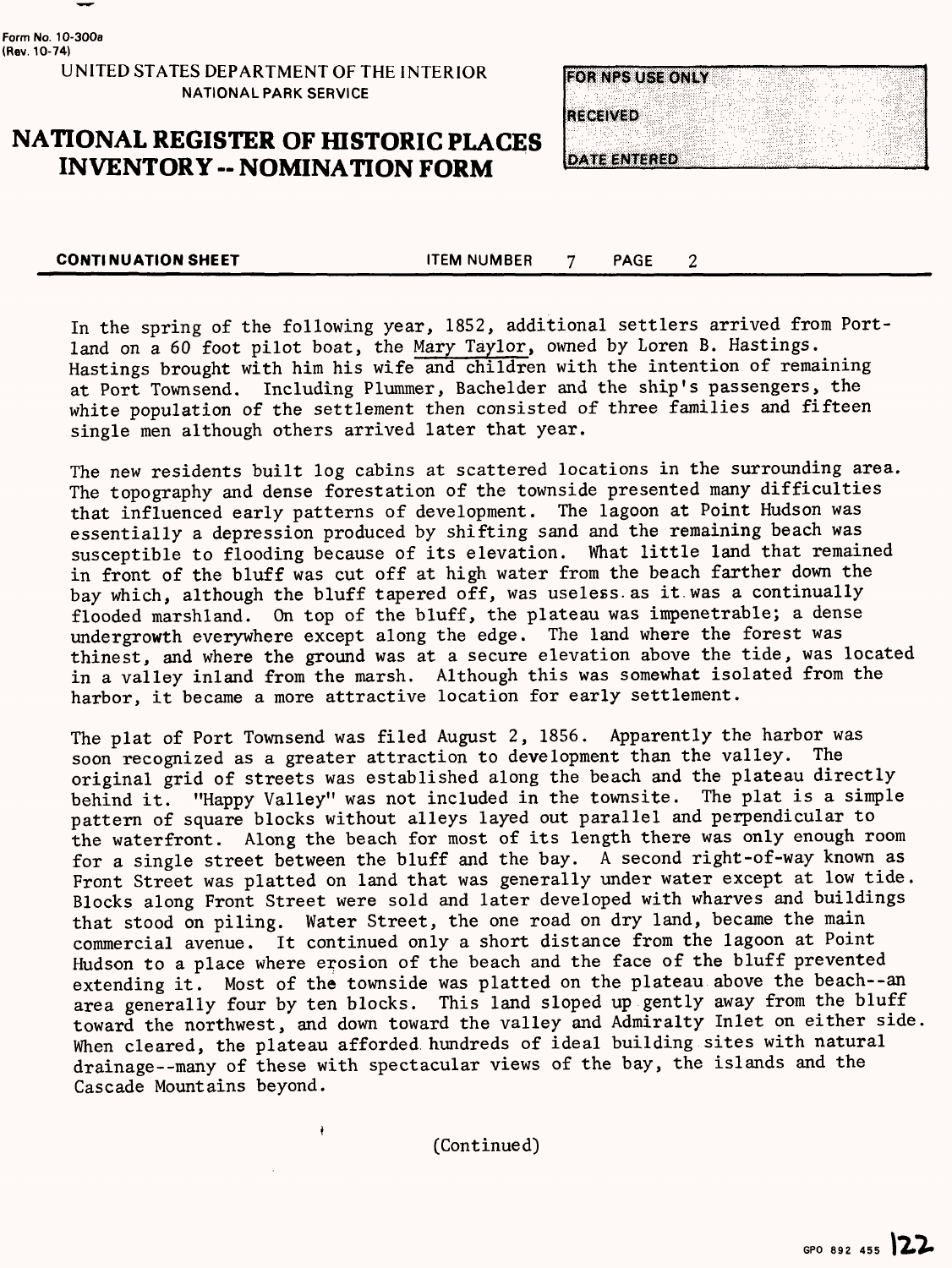# **NATIONAL REGISTER OF HISTORIC PLACES INVENTORY -- NOMINATION FORM**



**CONTINUATION SHEET 4 CONTINUATION SHEET 4 CONTINUATION** 

The buildings were generally one to two and a half story frame structures with a false front or with a gable to the street and occasionally a wooden porch and connecting boardwalks. Prior to 1880, if these structures were ornamented at all, it was with simple Greek Revival details. Double hung windows with six over six lights were almost universal.

Port Townsend's first brick building was constructed at the corner of Water and Quincy Streets in 1861--two stories in height with a gable roof. This remained a rarity for many years. A stone building was built in 1873 of Scow Bay sandstone and measuring 27-1/2 by 70 feet. This was followed in 1874 by the E.S. Fowler Building, a two-story, flat-roofed sandstone structure on Adams Street which is still standing without substantial exterior alteration. Listed in the National Register, it is thought to be the oldest surviving two-story sandstone building in the state of Washington.

Until Captain Enoch S. Fowler constructed a deep water wharf in 1859 there was no dock in Port Townsend large enough to berth a sailing vessel. Although numerous buildings were constructed on pilings and provided with limited dock facilities, the next major wharf was not built until 1867. This was the Union Dock at the foot of Taylor Street--at the same location Alfred Plummer had chosen to build the town's first log cabin.

As the settlement grew most of the log cabins were gradually replaced with frame houses on the plateau. The oldest standing residence in Port Townsend (the Fowler House, listed in the National Register) was built in 1858. It is a fairly substantial two-story building, and it is reasonable to assume that it was preceeded<br>by a number of other simpler structures also of frame construction. A few primiby a number of other simpler structures also of frame construction. tive sawmills were operating on Puget Sound in the early 1850's, and an increasing supply of lumber would have been available at Port Townsend toward the middle part of that decade.

A typical house from the early period of development was one to two stories with a gable roof of medium pitch and with a one-story porch along the side or across one end. On the exterior, these were very similar to the earliest commercial structures using the simplest possible Greek Revival details and six over six sash double hung windows. They included a wide frieze, cornice returns and corner boards--sometimes treated as pilasters. Although this archetype persisted in one form or another until the turn of the century, it was eventually eclipsed by more decorative styles, such as the Gothic Revival, that began to appear toward the late  $1860$ 's.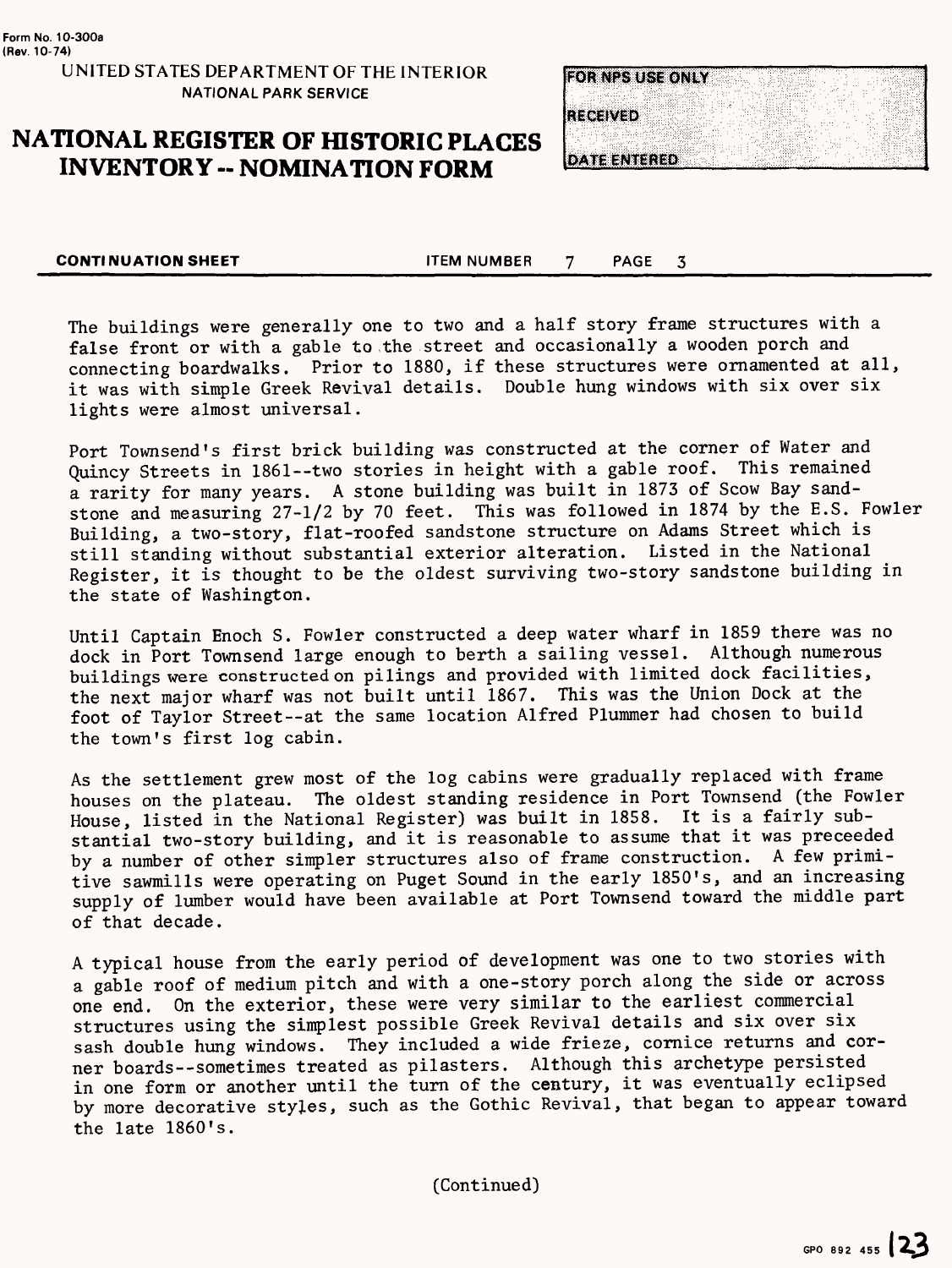# **NATIONAL REGISTER OF HISTORIC PLACES INVENTORY -- NOMINATION FORM**



**CONTINUATION SHEET** ITEM NUMBER 7 PAGE

4

Fresh water was hard to obtain in Port Townsend before the 1870's. Rainwater had to be collected in cisterns and during the dry summers water was sold by vendors with horse-drawn casks. Wells were later drilled for many of the homes, and an enclosed two or three-story tank tower and windmill were built in backyards to provide gravity water to the residents. These became quite common and were essentially a standard outbuilding by the late 1880's "so numerous as to be suggestive of Holland."

As the townsite was developed, the forest was logged off leaving only a few trees within the platted acreage and fields of stumps in outlying areas. The more within the platted acreage and fields of stumps in outlying areas. wealthy families owned entire blocks and beyond the immediate yard these were planted in orchards and vegetable gardens.

### Commercial Activities

Agriculture, fishing and timber cutting were the earliest sources of income for the community in the years immediately following the arrival of the Hastings party in 1852. The farms were primarily subsistance at first, but soon they provided meat and produce for ships that would drop anchor at Port Townsend to replenish their supplies. One of the town's first industries was a cracker factory established in 1858 by Charles Eisenbeis. This manufactured hard tack, an essential provision for any overland or ocean-going expedition that was not available north of Portland. Some years later, on a similar premise, Eisenbeis established a brewery near the present site of Chetsemoka Park. In 1885 the cracker factory was relocated in a surviving three-story brick structure (25 by 35 feet) abutting the rear of 224 Taylor Street.

In 1885 Doctor Samuel McCurdy founded the Marine Hospital at Port Townsend. This was an important facility partially subsidized by the Public Health Service that provided medical care for stricken seamen and to the townspeople. The hospital was originally located near the edge of the bluff between Adams and Quincy Streets. It was considerably expanded in 1876 to include a complex of several buildings and a separate orchard located on block 102 of the original townsite. In the 1890's the federal government took over operation of the hospital and built an even larger facility on the orchard property with two - three-story wings flanking a central, octagonal plan pavillion. This building which extended nearly the full length of the block was recently demolished.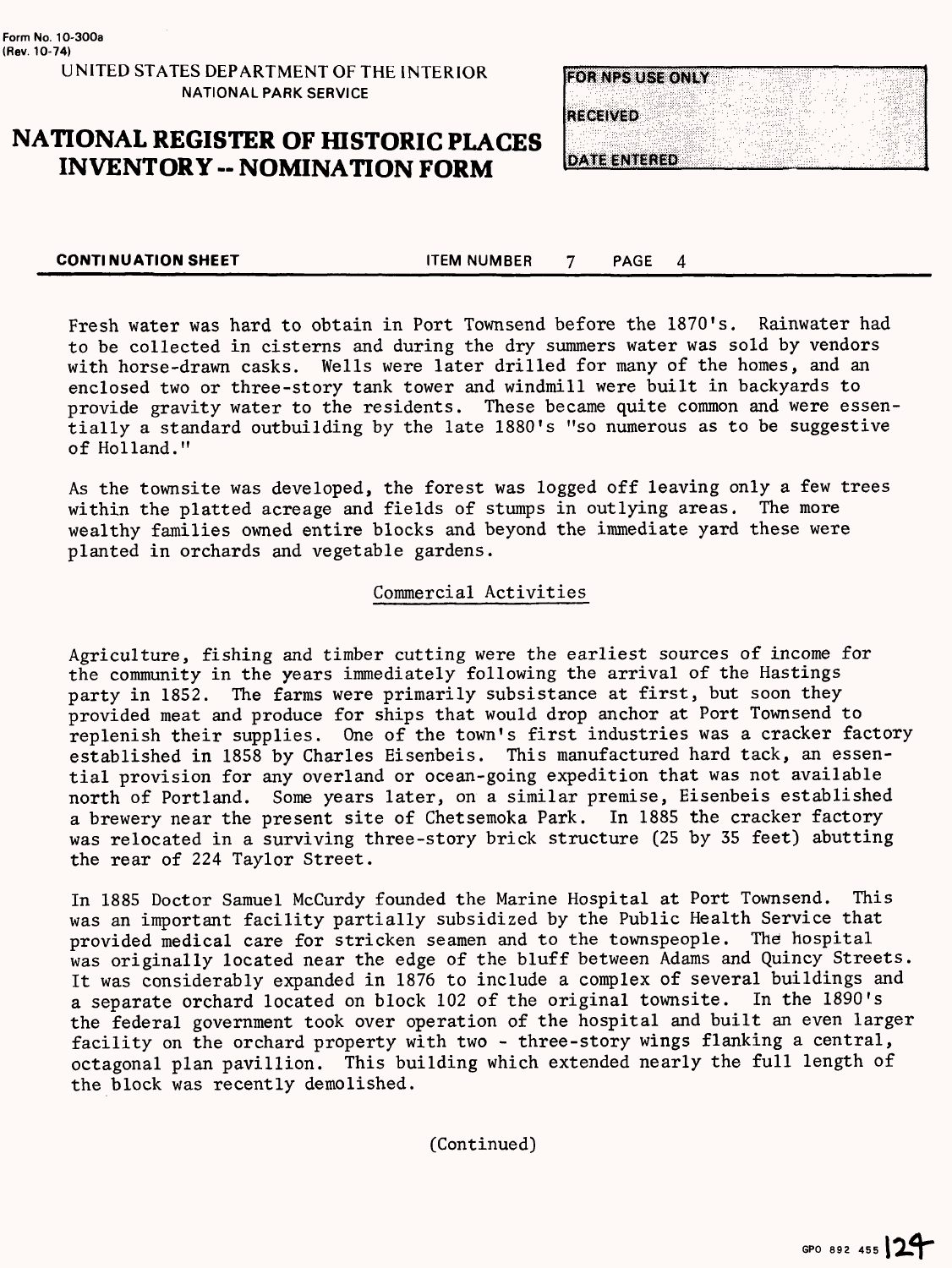# **NATIONAL REGISTER OF HISTORIC PLACES INVENTORY -- NOMINATION FORM**

| <b>FOR NPS USE ONLY</b> |  |  |
|-------------------------|--|--|
| <b>RECEIVED</b>         |  |  |
| DATE ENTERED            |  |  |

**CONTINUATION SHEET** FILL STONE TEM NUMBER TO PAGE 5

Shipbuilding on a limited scale was one of Port Townsend's earliest manufacturing activities. In 1868 the 140 ton fore-and-after Alaska was constructed at the Point Hudson shipyard. Built for Captain Rufus Calhoun, the Alaska traded in the Sandwich Islands.

Shipwrights, notably Horace Tucker and William A. McCurdy, were also active carpenter-builders responsible for a number of the town's earliest frame buildings. Tucker is credited with having built Rothschild House (National Register, 1868) and Saint Paul's Episcopal Church (National Register, 1865) both with exceptional quality of design and craftsmanship.

Although an undershot turbine powered sawmill and gristmill was built in 1859 at the mouth of Chimacum Creek to the south of Port Townsend Bay, and other nearby sawmills were established in the surrounding area, Port Townsend's first sawmill was not built until after 1881. It was erected at Point Hudson and operated by George W. Downs.

In 1878 a local brickyard on the S. M. Eskildsen farm (in Happy Valley at the edge of town) supplied materials for the Hiram Parrish house, Port Townsend's first brick residence. This is a small one and a half story rectangular plan building roughly 20 feet wide and 35 feet long with a simple gable roof and no porches or other projections. It survives in excellent condition on the original site at the corner of Lawrence and Calhoun Streets.

In addition to the waterfront stores and warehouses, hotels and saloons prospered on Water Street patronized by an increasing number of sailors and travelers. The first hotel, the Caines House, was established in 1853 on the beach two years after Plummer and Bachelder built the town's first log cabin.. This was followed by the Cosmopolitan Hotel in 1858, the Pioneer Hotel in 1860, the Washington Hotel in 1864, the Franklin House in 1868, and the Central Hotel in 1875. Most of these hostelries included a saloon as an essential attraction.

The most notorious saloons were located a short distance from town down the shoreline beyond Point Hudson. When these were eventually torn down it was reported that several were provided with trap doors opening onto the beach under the building. Some of the townspeople have speculated that these were used to "shanghai" sailors, although McCurdy's explanation is that they were probably a convenient method of dumping a penniless drunkard on the beach.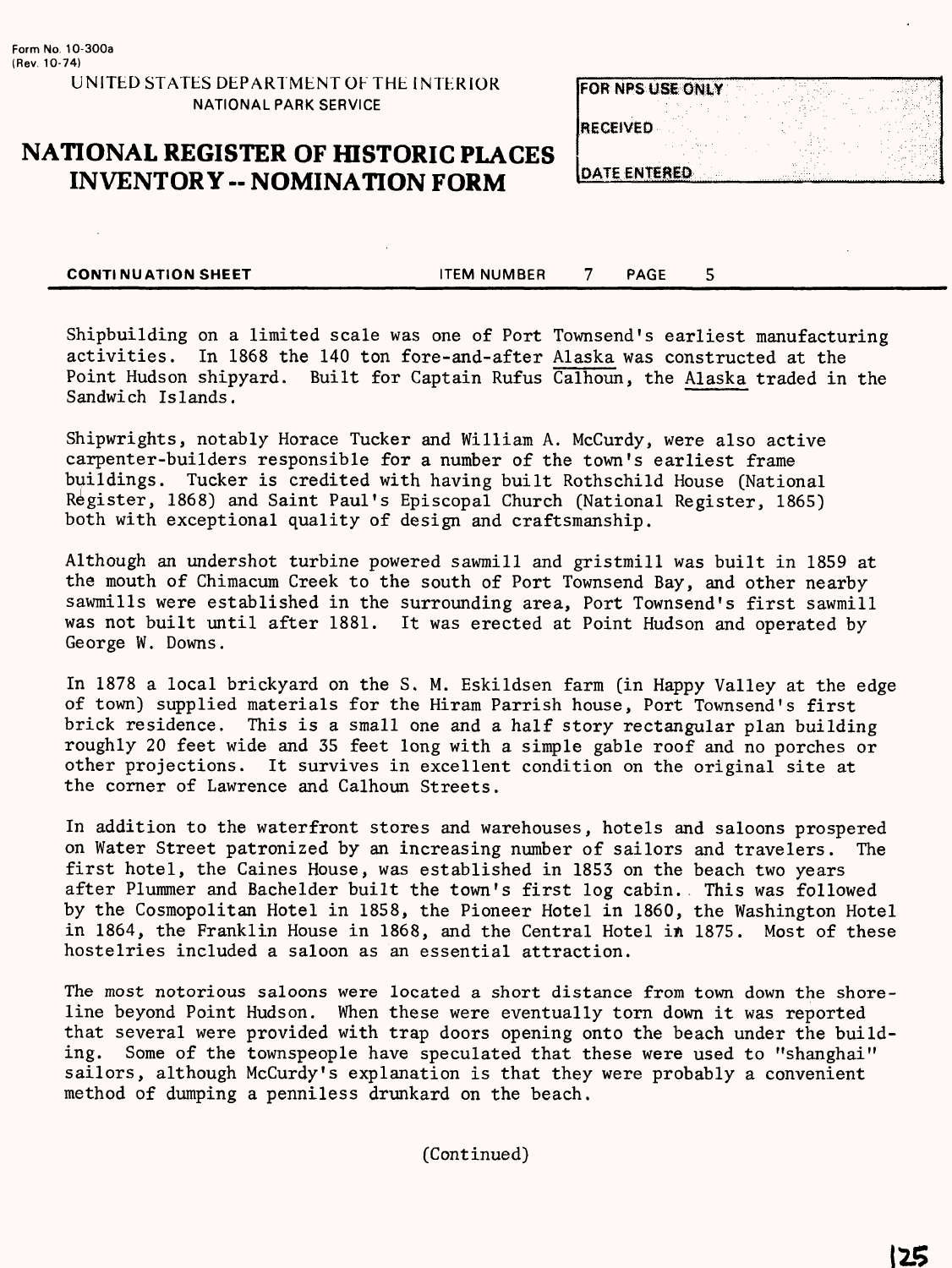# **NATIONAL REGISTER OF HISTORIC PLACES INVENTORY -- NOMINATION FORM**

| <b>FOR NPS USE ONLY</b> |  |
|-------------------------|--|
| <b>RECEIVED</b>         |  |
|                         |  |
| <b>DATE ENTERED</b>     |  |

**CONTINUATION SHEET CONTINUATION SHEET** 

### Economics and the Expanding Settlement

Port Townsend's population growth and real estate development responded to wild fluctuations in regional prosperity superimposed over variations in the national and international economy. The first boom-bust cycle was produced by the Fraser River gold rush of 1858. Overnight Puget Sound was swarming with men trying to secure provisions and equipment enroute to the Canadian strike area. This attracted to Port Townsend its first real merchant-entrepeuers. D. C. H. Rothschild founded his "Kentuky Store" in 1858 where he stocked general merchandise, hardware, ship's fittings and hard to get necessities. At first Rothschild lived in an apartment above his store, an altered portion of which still exists at 821 Water Street, and in 1868 he built the residence, mentioned above, at a site overlooking his store from the bluff.

The Fraser River gold rush was short lived, and a number of disappointed prospectors returned to Port Townsend where they remained. The town's population in 1860 was 264 although this is a deceptively small figure reflecting the beginning of a depression brought about by the Civil War and the effect of the uncertainty it caused on West Coast shipping and commodity markets.

Following the war, economic conditions improved considerably. The town's population had increased to 593 by 1870, but a period of inflation followed the new prosperity producing a second depression that continued through 1878. classic cycle was exagerated in the Puget Sound vicinity and Port Townsend particularly. During the initial surge of confidence the Northern Pacific Railroad was making tentative plans to construct a line northward from Portland and the Columbia River with Port Townsend as the possible terminus. When the Eastern banking firm arranging financing for this project collapsed in 1873 Port Townsend's population influx and a period of brisk real estate speculation abruptly ceased.

When economic circumstances started to improve five years later, the town began a period of slow but more-or-less steady expansion. By 1880 the population was 917 and growing.

The dream of a transcontinental railroad connection persisted. An abortive attempt to start a locally sponsored railroad, the Port Townsend Southern, only resulted in the incomplete acquisition of a right of way. However, in 1889 there was renewed speculation over the possibility that rail service would soon reach Puget Sound.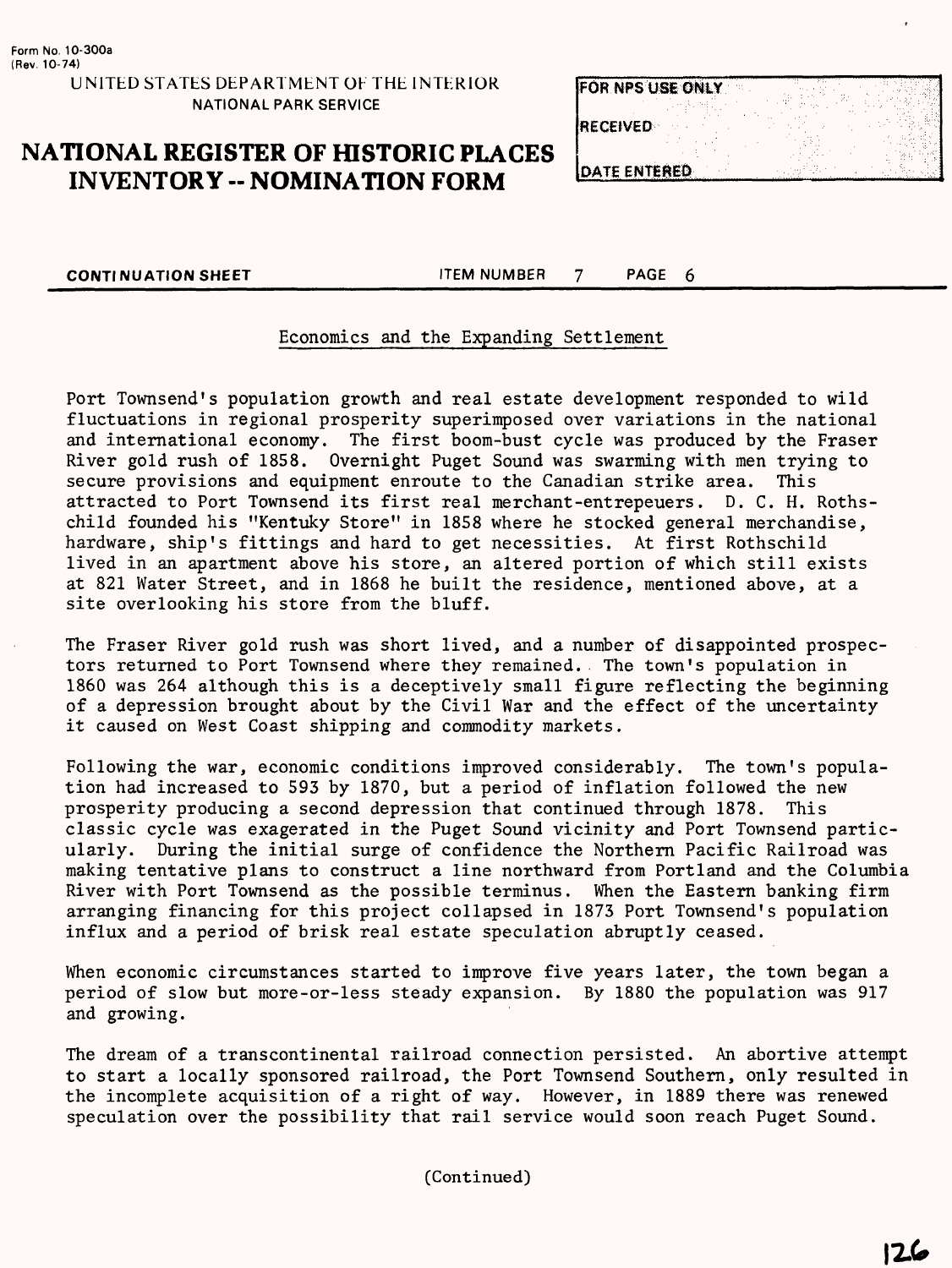# **NATIONAL REGISTER OF HISTORIC PLACES INVENTORY -- NOMINATION FORM**

| <b>FOR NPS USE ONLY</b> |  |  |
|-------------------------|--|--|
| <b>IRECEIVED</b>        |  |  |
| <b>DATE ENTERED</b>     |  |  |

**CONTINUATION SHEET** ITEM NUMBER 7 PAGE 7

In 1890 the Oregon Improvement Company, a subsidiary of the Union Pacific, acquired the Port Townsend Southern right-of-way with an agreement to complete 25 miles of<br>trackage that year. The land boom, however, was already underway. The land boom, however, was already underway.

In 1889 55 feet on Water Street sold for \$27,500. The population had risen from about 2,500 in 1887 to 6,500, and numerous major buildings were under construction. A portion of swamp was filled southwest of town where the railroad built a depot, roundhouse and switchyard. Charles Eisenbeis built an immense frame hotel for a cost of \$90,000. Other pioneers sold tracts of land often investing their profits in an elaborate residence.

Additions to the townsite were platted in every practical direction and lots were sold in increasingly remote locations. Newcomers built shacks and mansions frequently in mixed neighborhoods where modest houses stood next door to ornate homes of the very wealthy.

The uptown business district also expanded. Centered at Lawrence and Tyler Streets it was established some years earlier to provide a shopping district for ladies separate from the nefarious waterfront. At the height of its prosperity the uptown commercial center occupied portions of four blocks fronting on Lawrence Street with several one and two-story frame buildings, some with false fronts, and a substantial two-story stuccoed brick structure with five arcaded bays, strip pilasters and a cornice and parapet. Built in 1889 and still standing this was known as the Dennis-Halteman Block.

A portion of this sub-district was destroyed by fire in 1902 and other buildings were torn down for construction of an elementary school although the remainder is largely intact and little altered on the exterior. Additional period commercial buildings were later moved onto some of the lots left vacant by the fire (at the southwest corner of Lawrence and Taylor Streets) partially restoring the original relationship of storefronts facing each other across the right-of-way.

The result of Port Townsend's rapid expansion was the development of an urban infrastructure suitable for a population of 20,000. Most of the speculative new construction took place in the vicinity of Water Street, the residential neighborhoods keeping pace with actual population increases. At the height of the boom in 1890 the city had among other things, six banks, six dry goods stores, six hardware stores, ten hotels and 28 real estate offices. Manufacturing in the immediate vicinity included an extensive sawmill, a sash and door factory, machine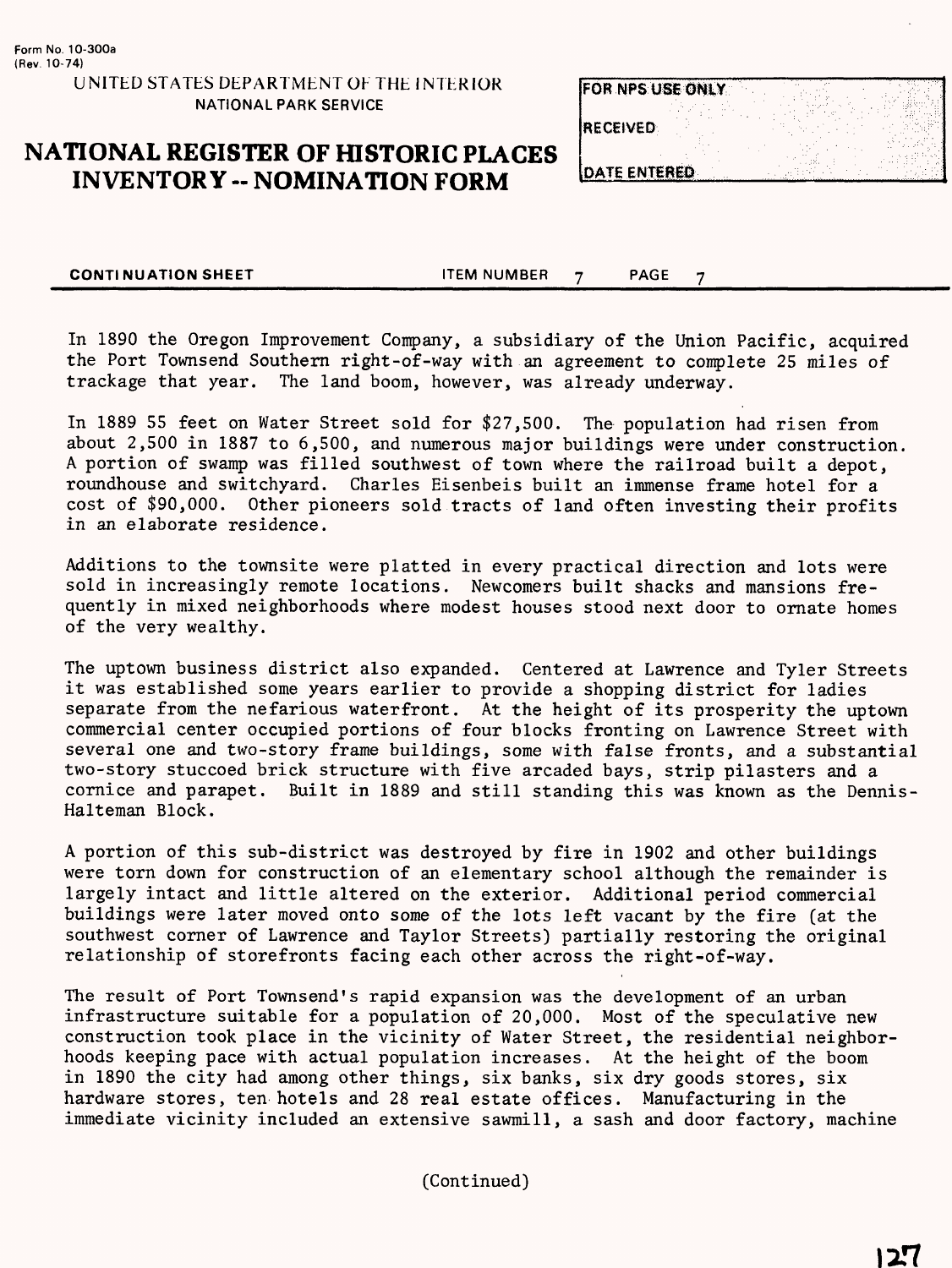## **NATIONAL REGISTER OF HISTORIC PLACES INVENTORY -- NOMINATION FORM**

| FOR NPS USE ONLY    |  |  |  |
|---------------------|--|--|--|
| <b>RECEIVED</b>     |  |  |  |
| <b>DATE ENTERED</b> |  |  |  |

8

**CONTINUATION SHEET THEM NUMBER 7 PAGE** 

shops, a foundary, boiler works, ship yards, a brick yard, tile and cement works, a brewery, and two cigar factories. Gas and electricity were available, and the town was serviced by three street railways.

In terms of architecture, the result of this optimistic expansion was the construction of literally hundreds of substantial buildings during a stylistic period almost unrivaled in its flamboyance and license for individual expression, and because the city more than tripled in population during these years, it produced a remarkable continuity in the cityscape, much of which persists to the present. The most popular residential styles included Italian Villa, "Stick Style," Eastlake, and Queen Anne; while the commercial styles represented were generally Italianate, Queen Anne, and Richardsonian Romanesque — often freely interpreted in both types of structures.

Most of Water Street was redeveloped with three and four-story brick or sandstone buildings, but the vast majority of homes continued to be built with balloon frame construction. The building boom stopped unceremoniously when the Oregon Improvement Company collapsed in 1890 and it became apparent that Port Townsend would not be a railroad terminus. In a matter of a few months people were leaving the city in droves. By the depression of 1893 the population was reduced nearly two-thirds The upper stories of many business blocks were left unfinished on the interior.

### Post Depression Development

In 1896 the federal government purchased Point Wilson in preparation for the construction of a system of coastal defense fortifications. When work on the gun emplacements for Fort Worden began some years later, the construction activities and the presence of military personnel strengthened Port Townsend's damaged economy. Some new houses were built in town, and business improved. During the First World War, the expanded military operations at Fort Worden again stimulated local prosperity. After the armistice the military manpower cutbacks produced another recession in Port Townsend and employment further suffered with the failure of the sawmill and cannary. In 1928 the Crown Zellerback Corporation established a paper mill near the southwest city limits. This thriving operation has since served as a stabilizing influence on Port Townsend 's economy. Fishing, boat building and, in recent times, increased tourism have also contributed.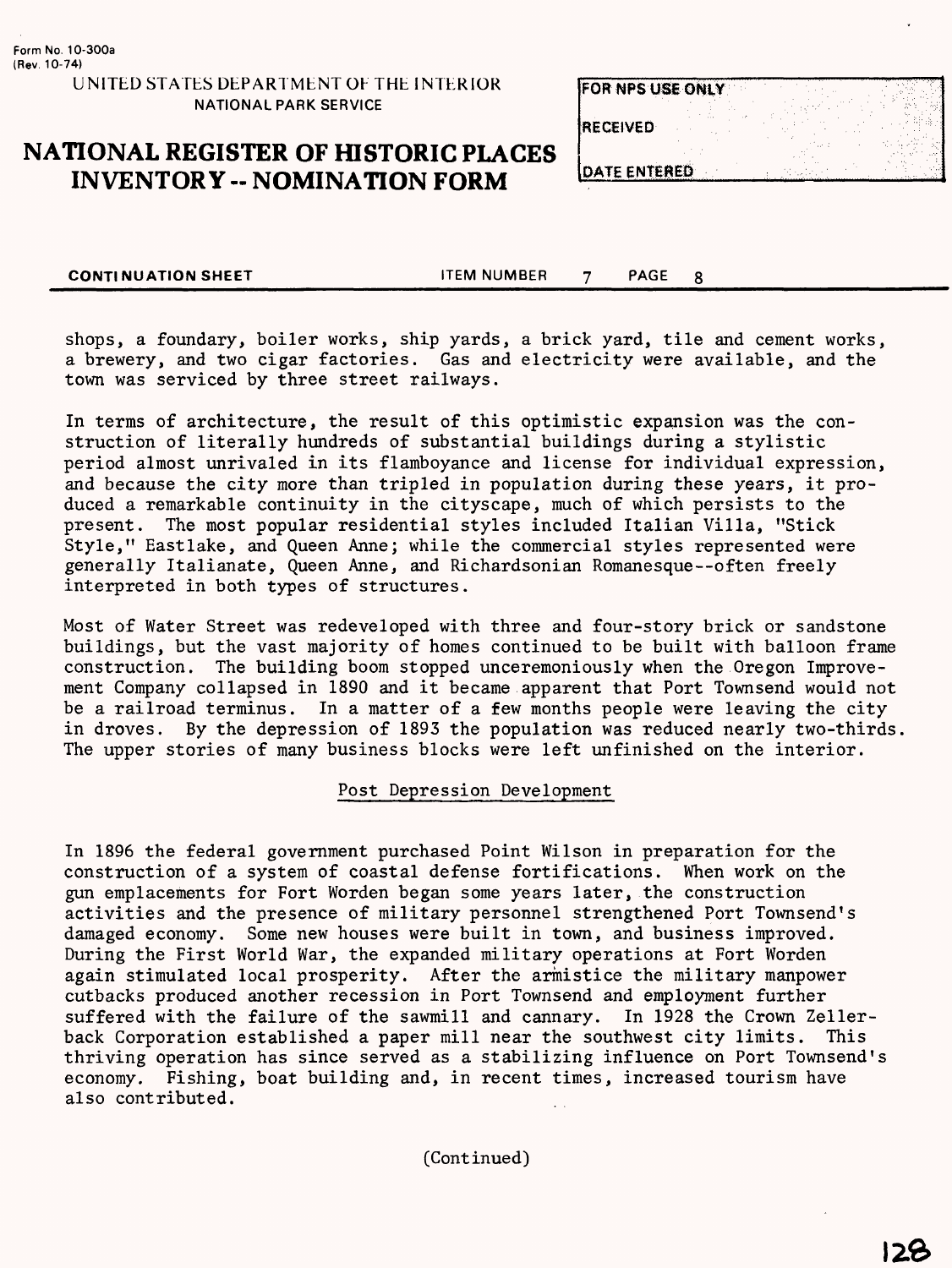# **NATIONAL REGISTER OF HISTORIC PLACES** INVENTORY -- NOMINATION FORM

| <b>FOR NPS USE ONLY</b> |  |  |  |
|-------------------------|--|--|--|
| <b>RECEIVED</b>         |  |  |  |
| DATE ENTERED            |  |  |  |

**CONTINUATION SHEET** ITEM NUMBER 7 PAGE 9

In the years since the boom of 1889-90 there has been surprisingly little new construction in Port Townsend. This is particularly true in the Water Street commercial district with the exception of the establishment of a Quarantine Station at Point Hudson during the 1930's (now a marina and resort) although a few other isolated intrusions have been built in recent years. Some of the commercial buildings have been seriously altered such as the Kuhn Block where major architectural details have been removed including roofs and whole upper stories. Generally major exterior alterations have been confined to ground floor store fronts with the upper floors left virtually intact except for deterioration by weathering. A fire in 1959 destroyed several Water Street buildings between Adams and Quincy Streets and recently a supermarket shopping center was constructed at the southwest edge of the historic district. Water Street was extended around the bluff in 1914 and this road, the principle present access to  $V$ town, has been built up in strip development.

The uptown residential area has seen more or less random redevelopment with the greatest attrition among modest working class homes. A number of these fell into disrepair and were town down and sometimes replaced. A reasonably intact working class neighborhood does exist, however, in the valley northeast of Central High School.

The limited amount of new construction since the boom period does not seem to represent any one decade or dominant architectural style although many homes were built in the late 1920's. With certain conspicuous exceptions, the newer buildings are anonymous single family housing quite compatible with the adjacent historic structures. When demolition of the landmark Marine Hospital was completed in 1973 a sprawling federally financed retirement apartment project was built in its place. Other significant intrusions in the uptown area include the one-story brick elementary school mentioned above, a cinderblock garage for the local dairy, a small branch of the First American National Bank and the police and fire station—all built within the last 20 years without consideration for the surrounding historic architecture.

Most surprising is the lack of destructive alterations or additions to the majority of the older houses in the district. Recently the sympathetic rehabilitation of these homes has become a very popular activity greatly increasing property values and the likelihood of their continued preservation. In the case of the Water Street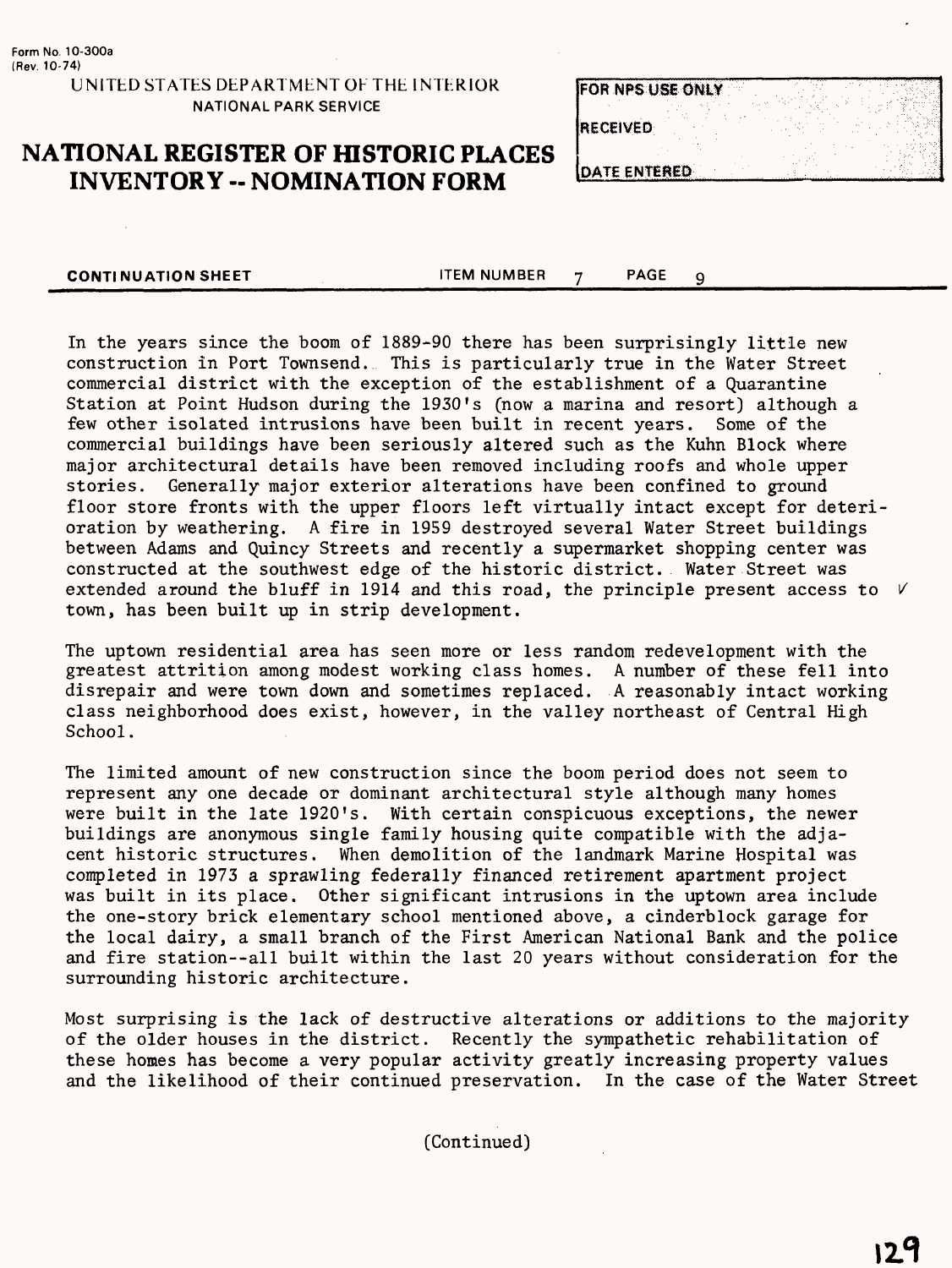# **NATIONAL REGISTER OF HISTORIC PLACES INVENTORY -- NOMINATION FORM**

| <b>FOR NPS USE ONLY</b> |  |  |
|-------------------------|--|--|
| <b>RECEIVED</b>         |  |  |
| <b>DATE ENTERED</b>     |  |  |

**CONTINUATION SHEET THEM NUMBER 7 PAGE 10** 

structues there has been a similar renaissance although the work is made more difficult by the extent of exterior alterations and economic factors affecting commerical properties.

At present the greatest threat to Port Townsend's historic architecture other than progressive deterioration and naive if well intentioned remodeling is outof-character new development on the perifery of the district. Recent additions include a Kentucky Fried Chicken stand (given a shake roof rather than the usual orange sheet metal in an attempt at architectural compatibility, assorted prefabricated gas stations and a tilt-up concrete funeral home with a mansard roof and painted pastel pink. These are all in conspicuous locations on the main highway into town.

### Survey and Inventory

There are over 700 residences and 60 commercial structures within the Port Townsend Historic District. An exhaustive listing of individual buildings with detailed descriptions is beyond the scope of this nomination, however, a blockby-block survey has been conducted and a tremendous volume of data is on file. The survey was basically an architectural and historic resources inventory with standard information gathered on every building in the district using forms prepared specifically for the purpose. Separate forms were used for residential and commercial neighborhoods because of the quite different characteristics of these types of structures. The forms were designed as check lists for use by volunteers with a minimum of training; as a consequence the terminology had to be limited to a layman's vocabulary to avoid confusion—a system with obvious limitations. The end product, however, is regarded as extensive, useful and accurate.

### Architectural Styles

An analysis of the architectural styles represented in Port Townsend has been prepared to supplement the preceeding descriptive information in lieu of detailed written descriptions of individual structures. The analysis was developed using numerous historic photographs in addition to a survey of existing structures. It is organized into residential and commercial categories and, in addition to a listing of typical distinguishing details, a prime example of each style is cited wherever there is surviving representation.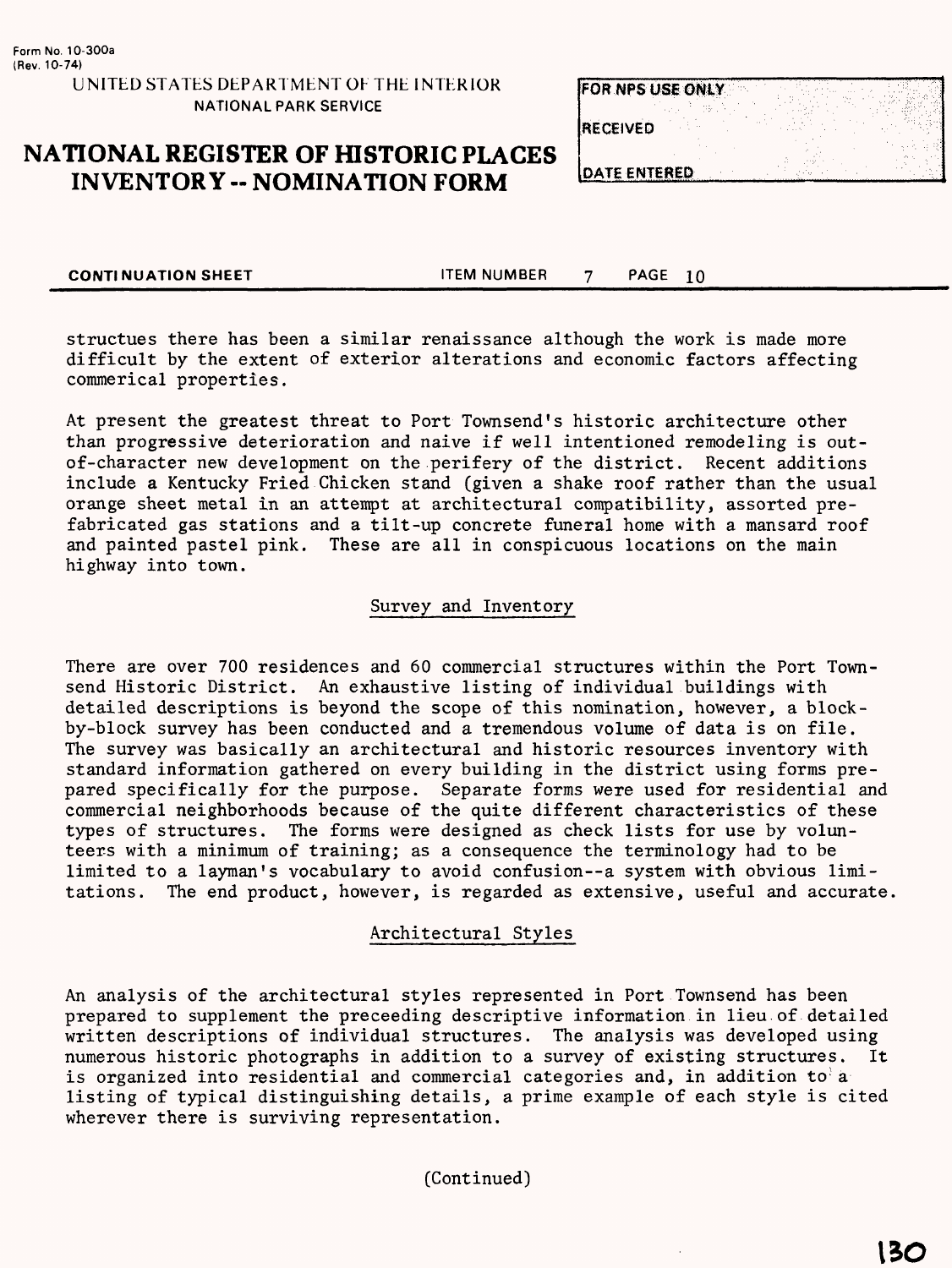# **NATIONAL REGISTER OF HISTORIC PLACES INVENTORY - NOMINATION FORM**

| FOR NPS USE ONLY     |  |
|----------------------|--|
| <b>RECEIVED</b>      |  |
| <b>IDATE ENTERED</b> |  |

**CONTINUATION SHEET** FILL FILM NUMBER 7 PAGE 11

For purposes of this analysis the Port Townsend Historic District has been divided into a residential sub-district and a commercial sub-district.

#### RESIDENTIAL SUB-DISTRICT

1. Classic Revival - span of use in Pacific Northwest 1840-1865

There appear to be about a half dozen extant examples dating ca. 1858 to 1870. These are not full-blown expressions of the style, but plain frame dwellings with the simplest of trim derived from the Classic Revival. Nearly vestigal in character, the typical trim: corner boards, frieze boards, boxed cornices with returns, porch post with capitals or simple cushion blocks.

Prime examples: Fowler House (1858--map key 1)

Rothschild House (1868--map key 2)

2. Rural Gothic or Carpenter Gothic - span of use in Pacific Northwest 1855-1875

There appear to be no extant examples of small urban residences in this style, at least none in a good state of preservation. The only remaining example of the style is a church, and a first rate example it is.

Singular example: St. Paul's Episcopal Church (1865--map key 3)

(See Whiffen under "Stick Style." St. Paul's could be classified as an example of the Stick Style, but, for churches, the Carpenter Gothic designation is perhaps more appropriate.)

3. Italian Villa - span of use in Pacific Northwest 1860-1885

This is a residential style concurrent with the Commercial Italianate, or High Victorian Italiante Style. Marcus Whiffen uses High Victorian Italianate to cover both commercial and domestic types, and this may be particularly appropriate for Port Townsend since there are no "classic" villas. Either designation would be suitable.

Prime examples: Downs House (1886--map key 4) High Style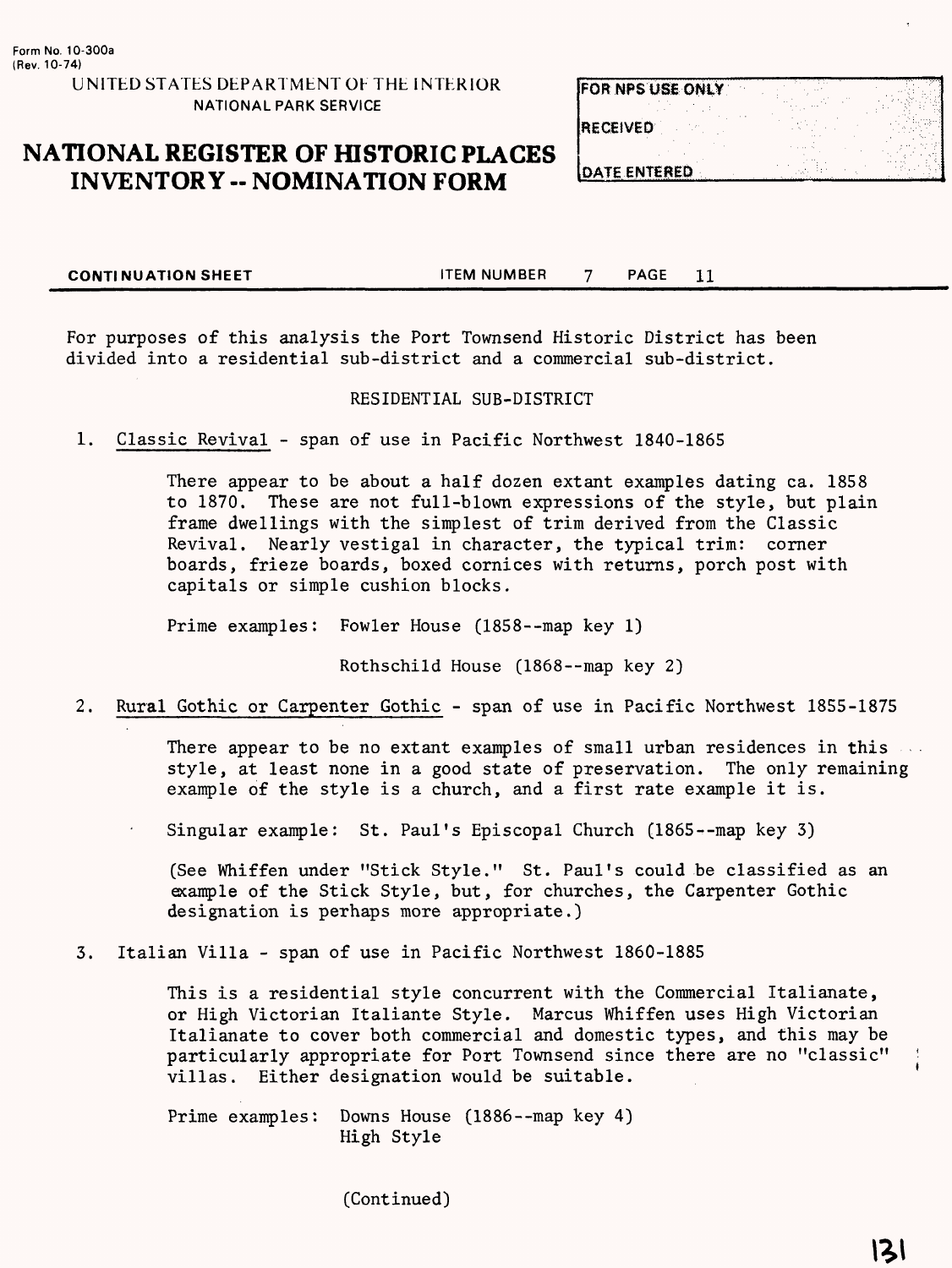# **NATIONAL REGISTER OF HISTORIC PLACES INVENTORY -- NOMINATION FORM**

| <b>FOR NPS USE ONLY</b> |  |
|-------------------------|--|
| <b>IRECEIVED</b>        |  |
| <b>DATE ENTERED</b>     |  |

**CONTINUATION SHEET ITEM NUMBER** 7 PAGE 12

DeLion House (1883--map key 5)

John Fuge Houses (1879--map key 6, 7, 8) Row of three "identical" residences more simple in style.

4. Second Empire Baroque - span of use in Pacific Northwest 1865-1885

Surprisingly, there appear to be no extant examples of this style. It appears that the style was not popular in Port Townsend, possibly because it reached the peak of its popularity here between 1870 and 1880, somewhat before the boom began in Port Townsend. On the basis of available historic views, the closest approximation of this style known to date was St. John Hospital (1890), no longer extant. It was a large frame building with a long gable roof and three towers or pavilions with modified mansard roofs with iron crestings which are the hallmarks of the style. That the pavilions, or towers, emulated Baroque Revival models is made clear by the use of oiel de boeuf louvered ventilating windows in the roofs.

5. High Victorian Gothic - span of use in Pacific Northwest 1870-1890

There appear to be no examples of residences in this style. It seems that there are a few churches which, except for use of the pointed arch, otherwise might be classified as examples of the multi-phased Queen Anne Style.

6. Stick Style - span of use in Pacific Northwest 1870-1890

This style, according to Whiffen, is based on pointed, Gothic forms. Asymmetrical composition is another key, as are strapwork or halftimbered patterns of wood applied to the surface. The style was introduced as early as 1850, but in the 1870's it had become closely related to the Queen Anne. Some, in fact, prefer to think of the "Stick Style" as an early or premonitory phase of the Queen Anne.

7. Eastlake Style - span of use in Pacific Northwest 1875-1895

Another style closely related to the Queen Anne and to the Stick Style, the essential difference being a profusion of incised and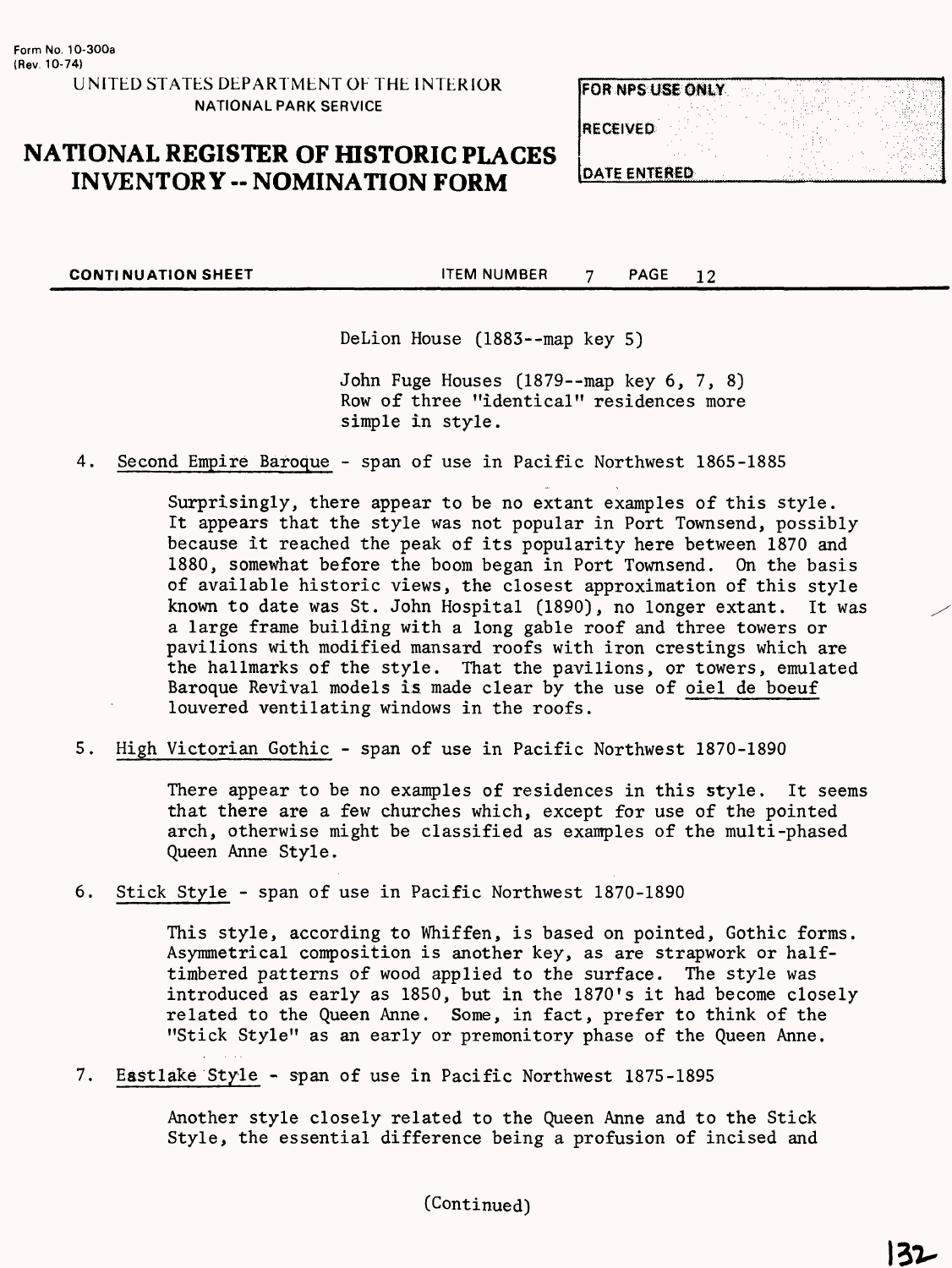# **NATIONAL REGISTER OF HISTORIC PLACES INVENTORY -- NOMINATION FORM**

| FOR NPS USE ONLY     |  |
|----------------------|--|
| <b>RECEIVED</b>      |  |
| <b>IDATE ENTERED</b> |  |

**CONTINUATION SHEET THEM NUMBER 7 PAGE 13** 

turned ornament. Typical details include elaborate jig sawn brackets, bosses separate or in rows, spindle-work decoration, drop ornaments and turned porch posts.

It would appear that the largest number of extant residences in Port Townsend are examples of this style, or perhaps a fusion of Eastlake and Stick Styles.

Prime example: Starrett House (1889--map key 9)

8. Queen Anne - span of use in Pacific Northwest 1880-1900

The Queen Anne Style, in general, is characterized by asymmetrical composition, Renaissane-derived details, and variegation of patterns and materials. It was introduced to the U.S. via the Centennial of 1876.

The classic Queen Anne building is manorial in spirit and typically russet in color, owing to use of brick and hung tiles. Although eclectic and imaginatively combined, ornament is less abstract than that of the foregoing phases. Details such a parqetry (exterior plaster decoration) and stepped gables, etc., are derived from Elizabethan and Jacobean models. Clustered flues and flare-top chimneys are typical, as are rounded, or oblong bays and corner towers.

It is interesting that two of the most important public buildings in Ibrt Townsend, the Jefferson County Courthouse (1892--map key 10) and the City Hall (1891--map key 11) were carried out in style which, despite certain Richardsonian features, may be classified as Queen Anne. The courthouse is a first rate example of the style, and it is clearly the most monumental edifice in town. (The tower is patterned after H. H. Richardson's oft-imitated "Romanesque" tower for Trinity Church in Boston of 1877 and others.)

The "Shingle Style" is the later phase of the Queen Anne Revival. It is a sophisticated suburban style. The keys are predominant use of shingle siding, elongated, rambling plans which taper into the landscape, wrap-around verandas, and other horizontal elements such as ribbon windows. There appear to be no proper examples of this style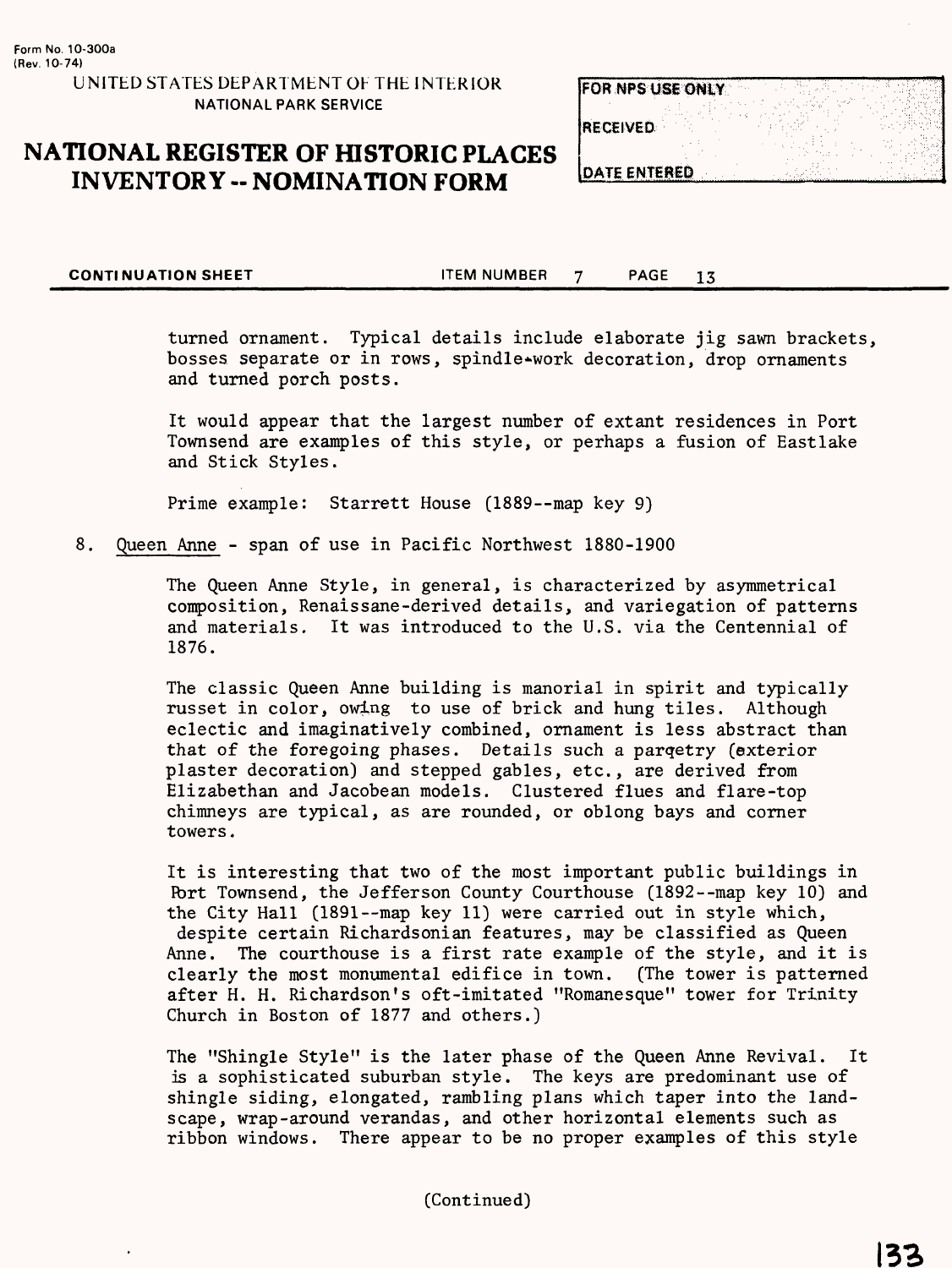# **NATIONAL REGISTER OF HISTORIC PLACES INVENTORY -- NOMINATION FORM**



**CONTINUATION SHEET 14** ITEM NUMBER 7 PAGE 14

in the district. The James House (1889—map key 12), though shinglesided, is a better example of the classic phase of the Queen Anne Revival.

9. Colonial Revival - span of use in Pacific Northwest 1895-1910

An outgrowth of the Queen Anne influenced by the work of McKim, Mead and White. It is characterized by a return to classic details, but not ponderously rendered. Some typical details: many small panes in window sash, Palladian or half-round windows (lunettes) in gable ends, elongated keystones used decoratively without reference to voussoirs. There seem to be no prime examples of this style represented in Port Townsend

10. Bungalow - span of use in Pacific Northwest 1905-1920

A style of residential architecture based on a type widespread in California and popularized by the Craftsman magazine. Well represented in the district. Characterized by low roof pitch, broad overhangs, exposed rafter trails, dormers and squat, sometimes pyramidal porch parts.

WATER STREET COMMERCIAL SUB-DISTRICT

- 1. Renaissance Revival span of use in Pacific Northwest 1855-1885
	- a. Romano-Tuscan Mode

This is characterized by symmetry, plain, stone-faced wall surfaces, and trabeated windows which may vary in size according to the importance of the story. Also: bold cornices. The singular example of the style in Port Townsend, the C. C. Bartlett Building (1881—map key 13) would appear to be unusual in the Pacific Northwest. Two stories, 7 bays.

b. North Italian Mode

Characterized by symmetry, round-arched openings, bold bracketed cornices, and wall surfaces broken with superimposed orders and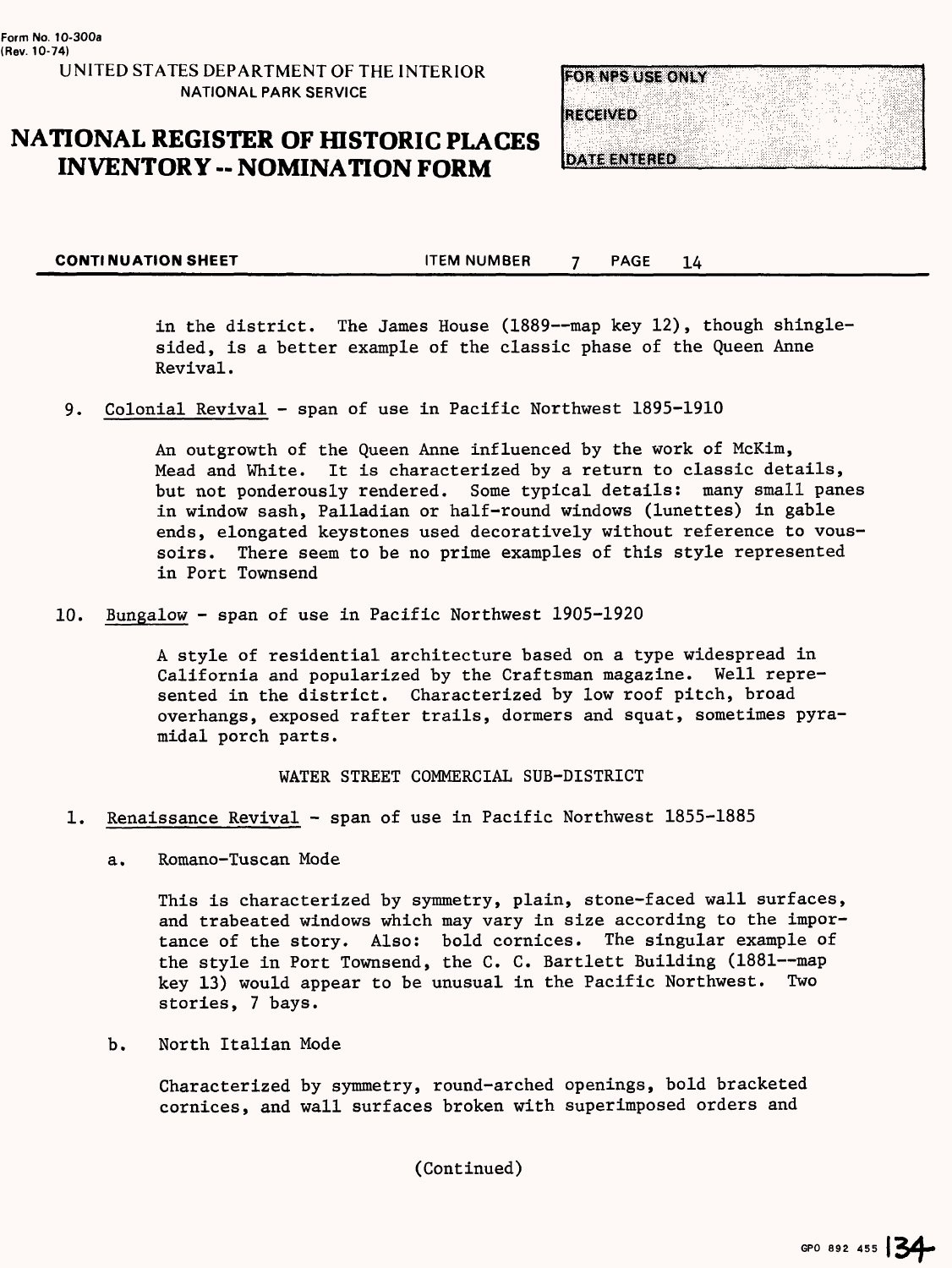# **NATIONAL REGISTER OF HISTORIC PLACES INVENTORY -- NOMINATION FORM**



**CONTINUATION SHEET ITEM NUMBER** 7 PAGE 15

belt cornices. Simpler renderings of the mode in the West, however, are just as likely to have trabeated openings and plain wall surfaces. Examples of the mode might be indistinguishable from High Victorian Italianate buildings except for consistent use of the round arch (in the high style) and except that pedimental forms are not generally used. There does not appear to be clear-cut example of this style in the district.

2. High Victorian Italianate - span of use in Pacific Northwest 1870-1890

The style is characterized by variform openings (use of the stilted segmental, round and flat-topped arches in combination), pedimental forms; small-scale ornamentation, both stylized and naturalistic; and overscaled brackets which are often carried upwards into pediments.

This style seems to typify the commercial district as seen today. The extant examples date between 1885 and 1889, and they fall into the following categories.

a. Smaller commercial buildings two stories in height and having less than four bays.

Characteristics: brick masonry; sheet metal bracketed cornices, straight or with pedimental forms; both stilted segmental arched and trabeated window openings; cast iron decoration; sometimes projecting bays are used.

Prime examples: C. F. Clapp Building (1885—map key 14) 3 bays, two either side of a central coupled bay; stilted segmental arches; straight cornice.

> Terry Building (1889—map key 15) 2 bays, projecting; wood turned columns with carved capitals; cast iron steps and corner upright; pedimented cornice.

Sterming Block (1885—map key 16) Corbeled frieze; straight cornice, projecting bays.

b. Larger commercial buildings two and three stories in height and having more than four bays; typically, by dint of site, only one articulated face.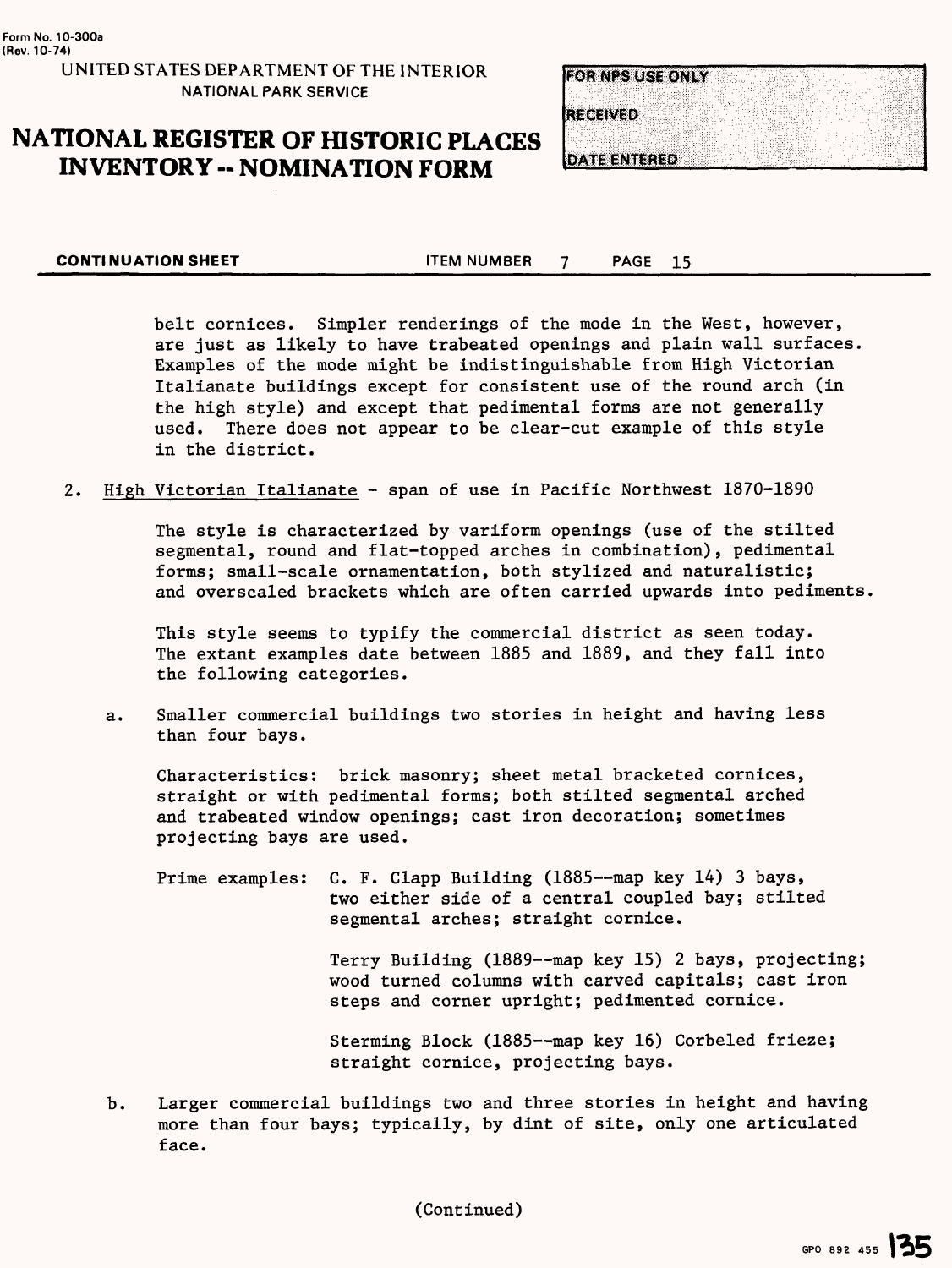# **NATIONAL REGISTER OF HISTORIC PLACES INVENTORY -- NOMINATION FORM**



**CONTINUATION SHEET 42 CONTINUATION SHEET** 

Characteristics: brick masonry; bracketed metal cornices; typically, central pedimental forms, either as part of cornice or above it; cast iron fronts on ground story.

Prime examples: Clarendon Hotel or Caines and Fowler Building (1889-map key 17) 3 stories; equivalent of 6 bays; pressed facing brick; trabeated openings in which wide and narrow windows are used in combination and many small panes are used in upper sashes. Some stone or cast stone trim. Has an almost Queen Anne feeling to it.

> Waterman and Katz Department Store (1889--map key 18) 3 stories; 6 bays corbeled brick segmental arched window hoods; quoining; pedimented cornice. Noteworthy because iron cresting or balustrade is intact. North elevation is similarly detailed. Occupies corner site.

Franklin House or David Spoor Building (1886--map key 19) 3 stories; 5 bays; stilted segmental arched openings with corbeled brick hoods; straight cornice.

c. Very large commerical blocks three stories in height, occupying corner sites, and, typically, dated 1889.

Characteristics: brick masonry; two street elevations; liberal use of sheet metal and cast iron ornament; trabeated second story window openings; round arched third story openings; corner entries; sheet metal belt and top cornices.

Prime examples: N. D. Hill Block (1889--map key 20) Segmental and pointed pedimental forms used in combination; superimposed "Ionic" order (pilasters) .

> Hastings Block (1890--map key 21) Suggestion of mansard roof; projecting bays; etc. The round corner bay originally was a tower form terminating in a conical spire on drum. This disparate element was perhaps intended to be a fashionable "Chateauesque" touch.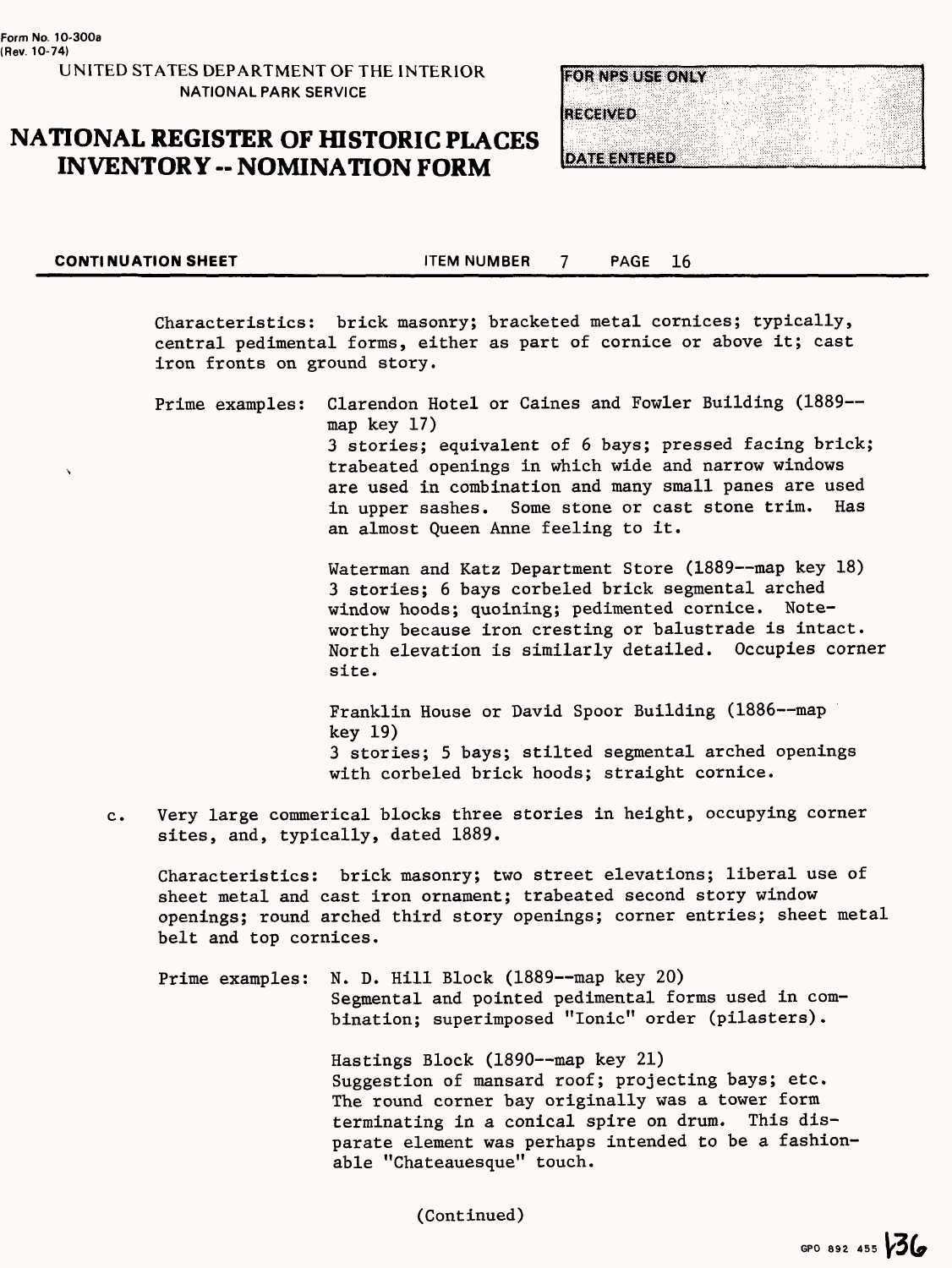### **NATIONAL REGISTER OF HISTORIC PLACES INVENTORY -- NOMINATION FORM**



**CONTINUATION SHEET THEM NUMBER 7 PAGE 17** 

James and Hastings Block (1889--map key 22) Stip pilasters without capitals; some stucco or cast stone trim which is in sympathy with the Richardsonian Romanesque neighbors to the south.

3. Queen Anne - span of use in Pacific Northwest 1880-1895

Characteristics: asymmetrical composition, Renaissance-derived details and variegated patterns and materials.

The singular example of this style in the commercial sub-district is City Hall (described above). It is, however, a tentative expression of the Queen Anne, much impaired by the removal of a third story. There are certain Richardsonian Romanesque features as well, such as the original tower forms, perhaps, and bold round-arched windows with mullions, interlace carved capitals, etc.

4. Richardsonian Romanesque - span of use in Pacific Northwest 1880-1895

Characteristics: Liberal, though not exclusive use of round-arched openings, including portals and arcades; rock-faced masonry. extant examples date 1889-1890 and are of brick masonry construction with sandstone veneer and trim; also greystone or cast stone veneer and trim. Tower forms above the roofline included pyramidal roofs and turret-like posts. Sculptural panels used, both cast stone and carved brick. Typically, these are large buildings. Two of them occupy corner sites and present two elevations, thus increasing the feeling of massiveness.

It is noteworthy that all but one of the surviving examples of this style form a contiguous block of Richardsonian Romanesque architecture.

Prime examples: Kuhn Block (1889--map key 23) Rock-faced sandstone veneer. Originally four stories. Round-arched portal with column and interlace carved capital. Pioneer Block or F. W. Pettygrove Building (1889 – map key 24) 3 stories.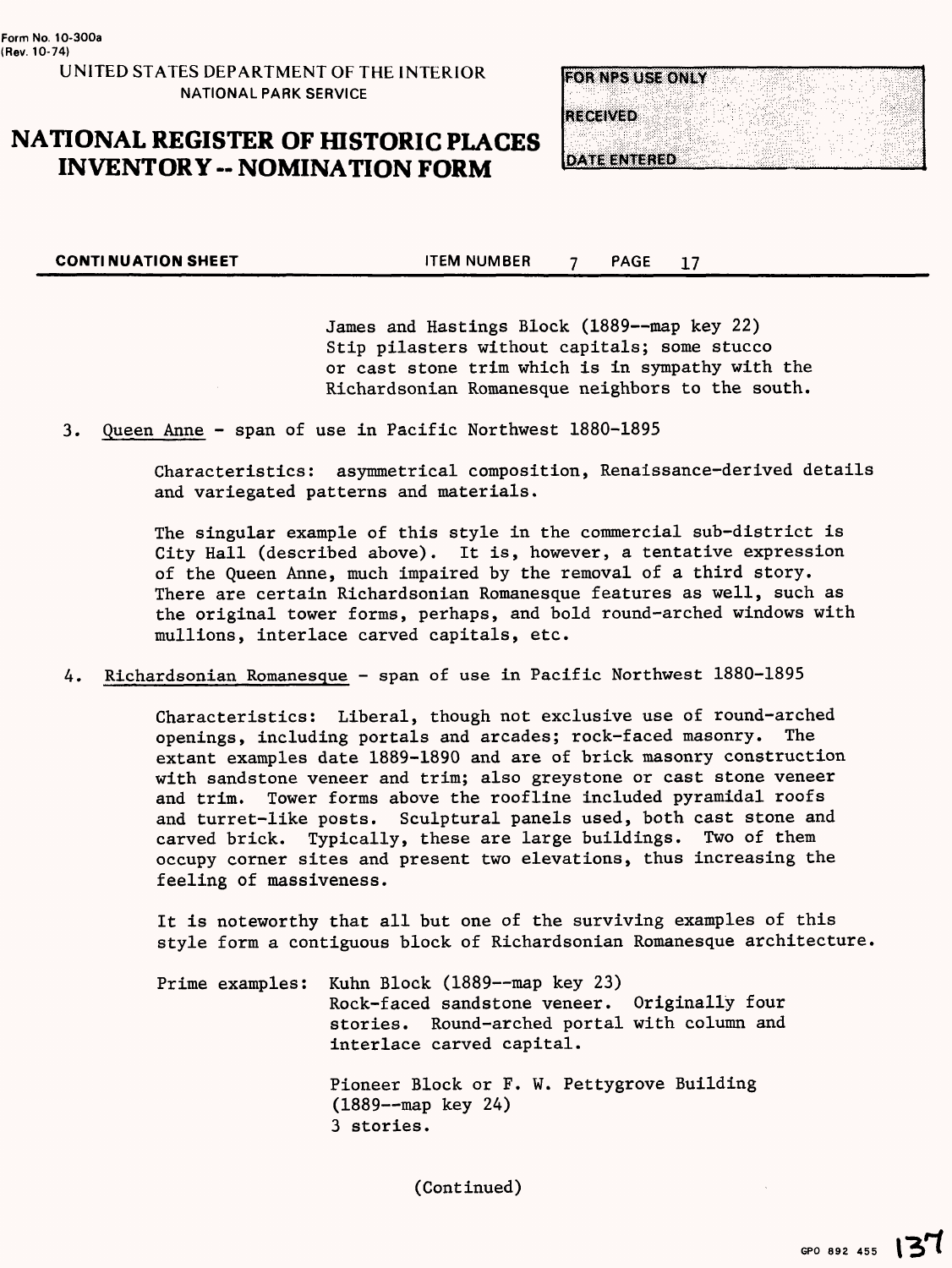# **NATIONAL REGISTER OF HISTORIC PLACES INVENTORY -- NOMINATION FORM**



**CONTINUATION SHEET THEM NUMBER 7 PAGE 18** 

Captain H. L. Tibals Block (1889—map key 25) 3 stories; two-story arcades trimmed with slender engaged columns.

Miller and Burkett (1889—map key 26) 3 stories.

Mount Baker Block (1890—map key 27) 4 stories; greystone veneer; openings trabeated, segmental and bold round-arched with mullions. Compare with plate 4 in Whiffen's discussion of this style.

#### Boundary Conditions

The Port Townsend Historic District is bounded on two sides by topographic features (Port Townsend Bay, Admiralty Inlet and the bluff along Water Street) however, the extent of the district inland is less well defined. There exists a high concentration of historic structures throughout most of the area encompassed although there is no abrupt edge beyond which significant buildings are completely superseded by more recent construction. A gradual dilution exists at the periphery which necessitates a fairly arbitrary approach in establishing the limits of the district. The boundaries have been drawn to include as many of Port Townsend's historic buildings as possible without taking in large areas of unrelated modern development,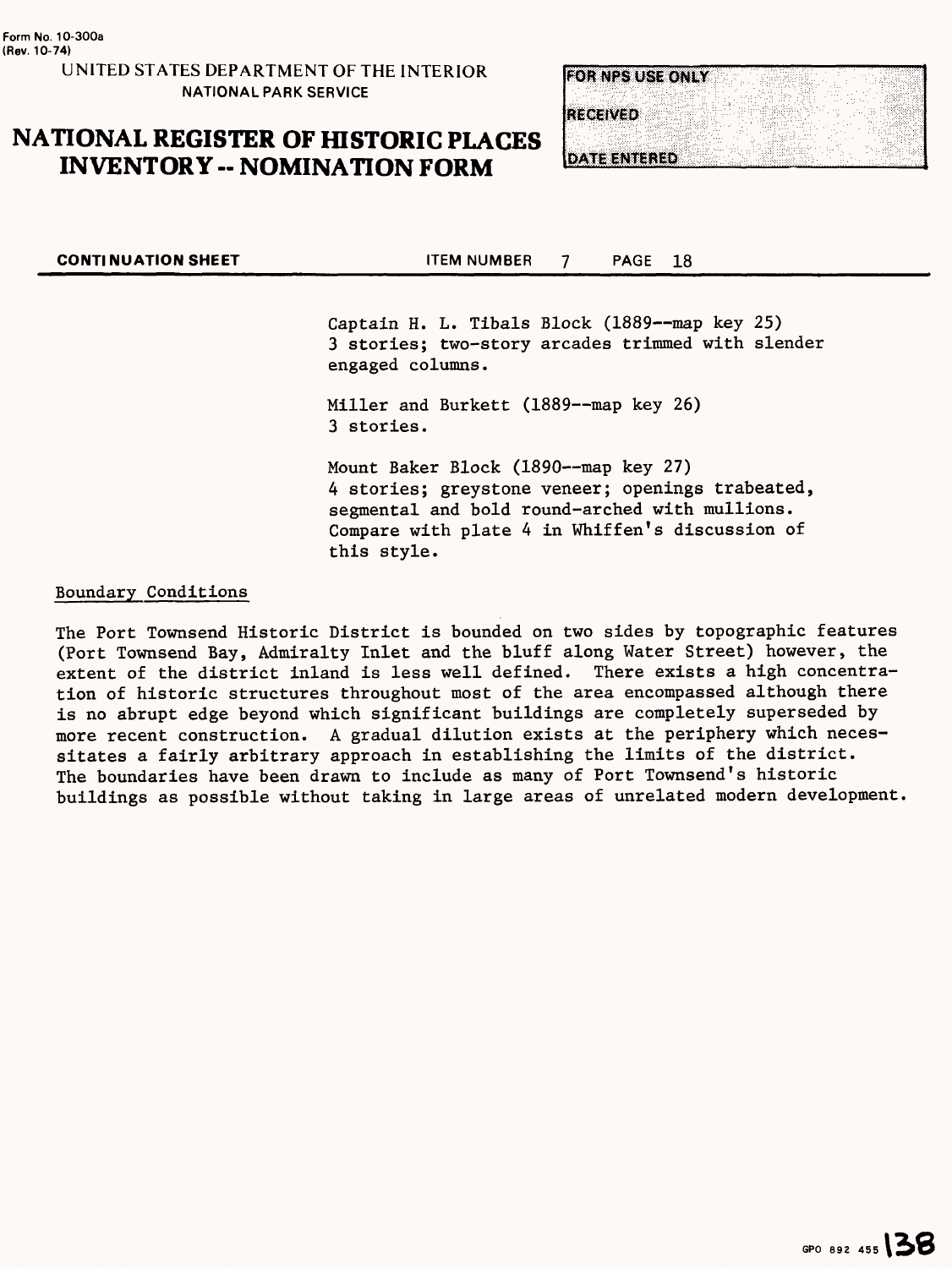# **NATIONAL REGISTER OF HISTORIC PLACES INVENTORY -- NOMINATION FORM**



**CONTINUATION SHEET** ITEM NUMBER 8 PAGE 2

Although sailing ships, traders and others visited the Port Townsend area into the middle 1800\*s, it was not until 1851 that the first permanent settlement came into being. It is numbered amoung the State of Washington's oldest and most historically prominent communities.

The first permanent settler was Alfred A. Plummer, a New Englander who had been attracted to the Pacific Coast by the discovery of gold in California and came north to Puget Sound by sea in 1850, residing for a time at Fort Steilacoom. In company with Charles Bachelder he reached Port Townsend by Indian canoe and filed a land claim April 24, 1851. Bachelder never completed a filing and later left the area.

Henry C. Wilson, of Steilacoom, had selected a claim at Port Townsend in August 1850, but continued to reside and work at Steilacoom until after Plummer had settled in Port Townsend. His claim was not recorded at Olympia until April 19, 1852.

In October 1851, Francis W. Pettygrove and Loren Brown Hastings arrived by Indian canoe after reaching Puget Sound overland from Portland, Oregon. They selected homesites and returned to Portland for their families. They became permanent Port Townsend residents early in 1852 filing their claims on April 25 of that year.

Pettgrove wished to call it Portland, having himself come from Maine, and his friend, Lovejoy, insisted on naming it Boston. A coin was flipped to settle the issue and Pettygrove won. He sold his claim in what is now downtown Portland for a few thousand dollars when he decided to move to Port Townsend. On his gravestone in Laurel Grove Cemetery, Port Townsend, is the inscription "Founder of Portland, Oregon."

Soon after arriving in Port Townsend, Pettygrove and Hastings joined with Plummer and Bachelder in organizing the first business of that settlement, a fishery.

By May 1852, three families and 15 bachelors comprised the total population of Port Townsend. They built cabins and planted gardens but trade was becoming important. California was booming and demanding timber and the first several shipments left by sailing ships in the fall and winter of 1852-1853. Trees growing close to the water's edge were felled, rolled into the bay, rafted and hoisted aboard the vessels. This marked the beginning of the logging and forest products industry which to this day is an important livelihood of the area.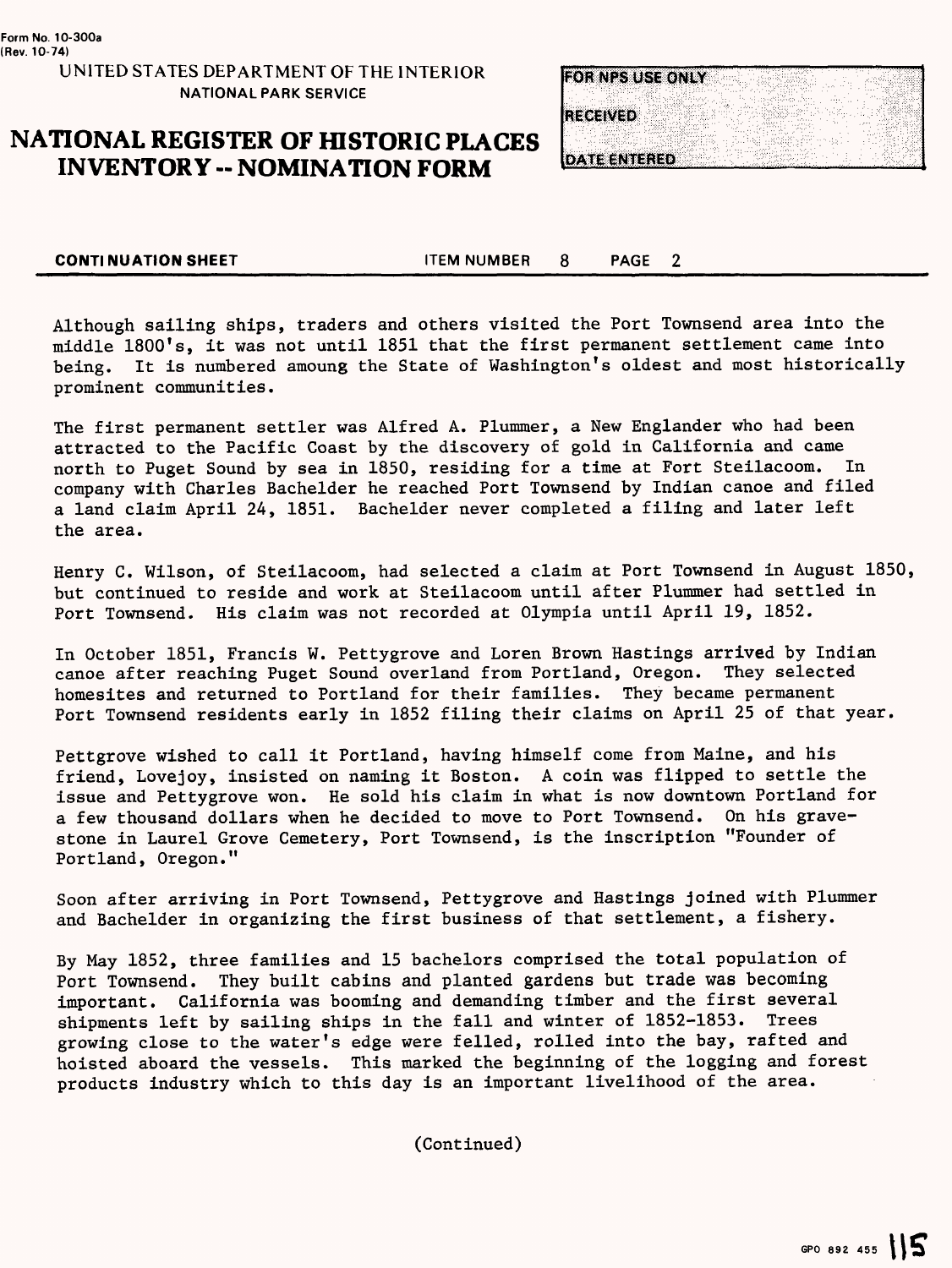# **NATIONAL REGISTER OF HISTORIC PLACES INVENTORY -- NOMINATION FORM**



**CONTINUATION SHEET** THEM NUMBER 8 PAGE 3

In 1852 a plat was drafted for a townsite comprising 144 blocks, each 220 feet square, with streets 73 feet wide. Plummer, Hastings and Pettygrove provided land from their claims. Application was made that year for a post office; Jefferson County, Washington Territory, was formed, with Port Townsend the county seat. Because of its advantageous location at the confluence of the Strait of Juan de Fuca and Admiralty Inlet, the town was touted as the "Key City of Puget Sound," a designation persisting today.

In 1854 the federal government sanctioned the relocation of the Puget Sound<br>Customs Headquarters from Olympia to Port Townsend. This marked the beginning Customs Headquarters from Olympia to Port Townsend. of the town's colorful seaport era, as ships from many nations anchored in the bay. After a succession of customs inspectors, the notorious Victor Smith was appointed by President Lincoln. Smith favored Port Angeles and moved the headquarters there, but not without a fight. City fathers of Port Townsend for a time refused to give up the records, so Smith ordered the surrender within an hour or he would have the government vessel Shubrick bombard the town with its 12 pound cannon. The records were reluctantly turned over to Smith, but by July 25, 1866, Port Townsend had regained the headquarters. While headquarters were moved to Seattle in 1913 a customs office is still maintained in Port Townsend. The Federal Building, with the Customs House, Post Office, a federal courtroom and other facilities, was completed and occupied in early 1893 and remains as one of the town's most imposing buildings.

Vessels entering or leaving Puget Sound had to stop and clear at the Port of Entry and as sea traffic through Admiralty Inlet increased Port Townsend became known world-wide as a colorful seaport. Its waterfront was known as one of the "wildest" in the country. Brothels, saloons (of which there were reputed to have been 21 on the main street alone), sailors' boarding houses, ship's chandleries and other marine-oriented businesses flourished.

Flags of many of the world's nations flew from ships at anchor and numerous foreign nations established consular facilities to assist in affairs of their nationals. A newspaper account tells of the flag-raising at the home of the new Chilean consul, with guests including local consular agents of Great Britain, Hawaii, France, Peru, Costa Rica and Nicaragua. Norway and Germany were among other nations with consular offices, and a number of homes existing today are referred to as former consulates.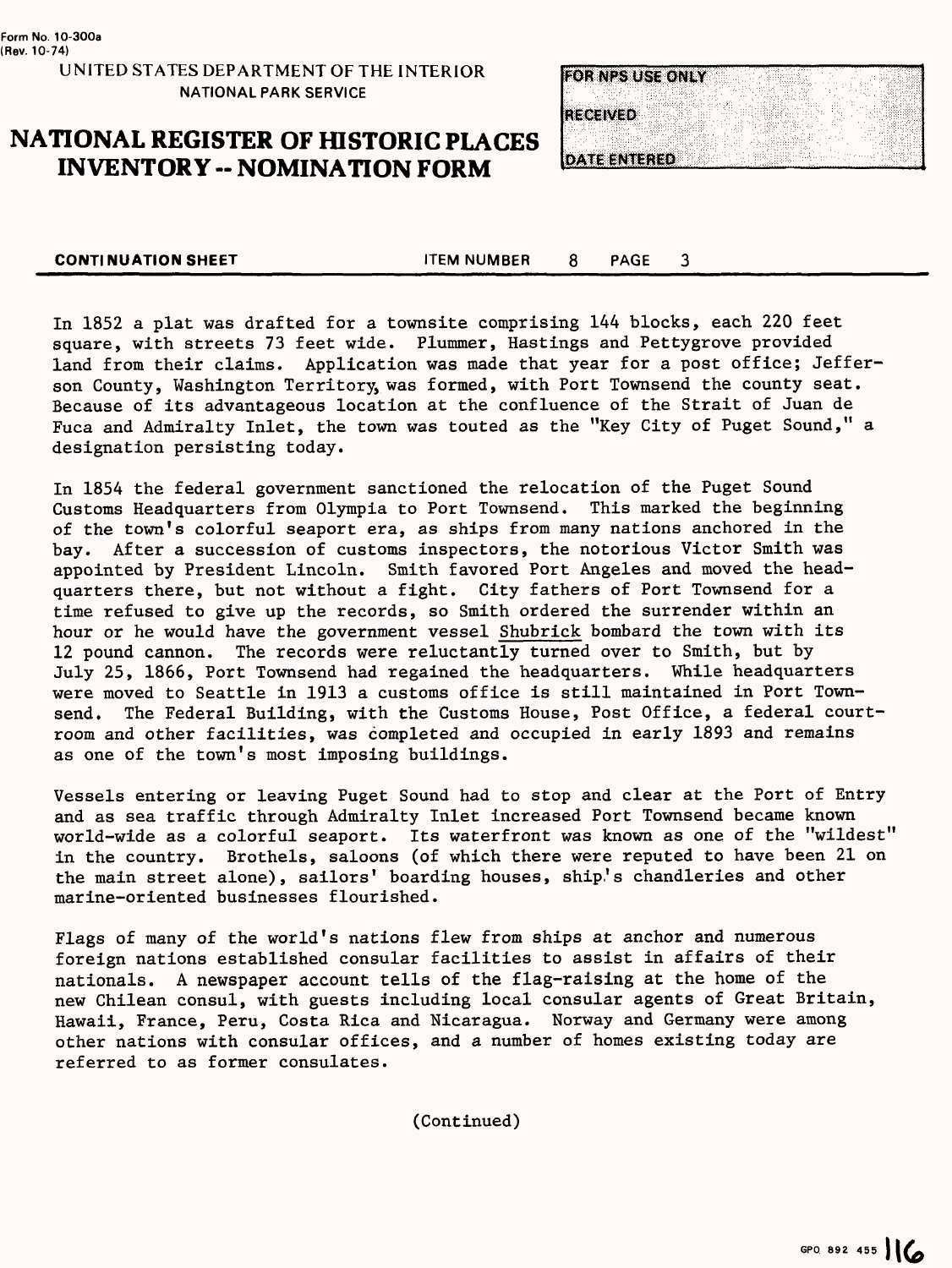# **NATIONAL REGISTER OF HISTORIC PLACES INVENTORY -- NOMINATION FORM**



**CONTINUATION SHEET** TEM NUMBER 8 PAGE 4

The first road spanning the Quimper Peninsula from Port Townsend to Discovery Bay followed the establishment of a sawmill at Port Discovery in 1858. George W. Downs, who had been associated with the Port Discovery mill, later had charge of a sawmill built in 1881 at Point Hudson in Port Townsend. Downs is credited with building a number of houses still standing today including the Downs' mansion at 538 Fillmore Street.

An important event in 1878 was the establishment, by election, of a corporate form  $\sqrt{ }$ of government in Port Townsend, replacing the former municipal trustees. Charles Eisenbeis was elected first mayor.

In 1859 the Port Townsend "Register" was established as the first newspaper by Travers Daniels and Dr. Samuel McCurdy. It was followed by more than a dozen other newspapers published over the years, all but one of which went out of business. Lone survivor is the "Leader," established October 1, 1889, published in the old E. S. Fowler Building (1874, National Register) which served as the county courthouse prior to 1893.

Noteworthy events of the 1880's included the visit of President Rutherford B. Hayes, who in September, 1880 spoke from the balcony of the Central Hotel, which had been built at Water and Taylor Streets—the main intersection of the business district then and now. Three original permanent settlers died in that decade—Loren B Hastings, in 1881, age 67; Alfred A. Plummer, in 1883, age 61; and Francis W. Pettygrove, in 1887, age 75.

The first bank in Port Townsend was the First National, organized by Colonel Henry Landes in 1883. Its building still stands near the intersection of Water and Adams Streets with the "First National Bank—1883" inscription on the rear of the stone structure.

A railroad terminus for Port Townsend had been sought, without success, as early as the 1870's. In 1887, businessmen of the area incorporated the Port Townsend and Southern Railway with intention of linking the growing community with Portland. Outside financing was sought. By 1889 a wave of speculative prosperity was in full swing over the Northwest, and almost overnight a well defined building boom was under way in Port Townsend, spurred by the optimistic hope a railroad would be built.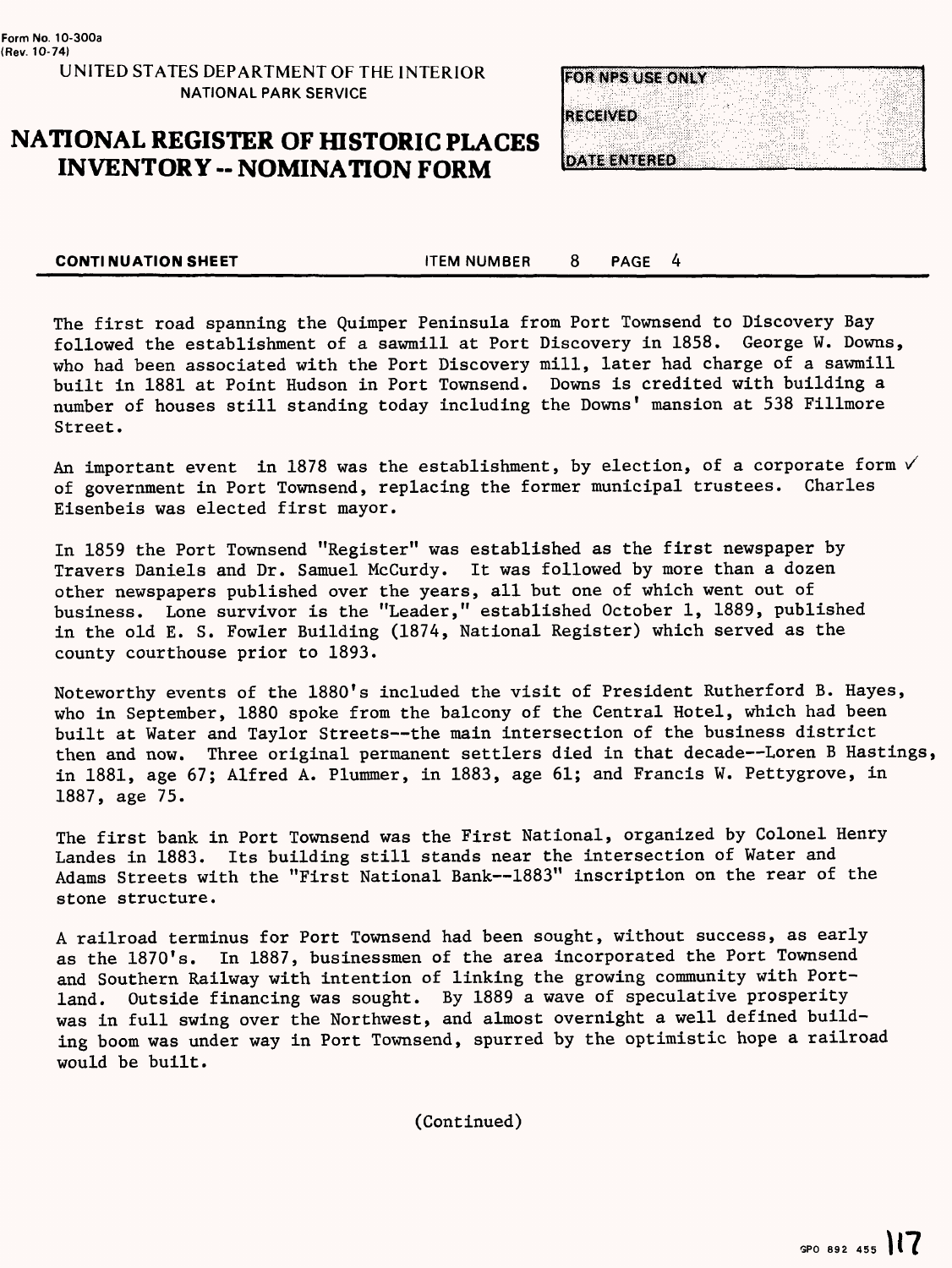# **NATIONAL REGISTER OF HISTORIC PLACES INVENTORY -- NOMINATION FORM**



5

**CONTINUATION SHEET ITEM NUMBER** 8 PAGE

Port Townsend and Southern Railroad trustees decided to go ahead with plans to construct a short stretch of track leading out of town, with hopes of attracting outside financing. A groundbreaking ceremony was held March 23, 1889.

Tremendous real estate sales activity and building construction was under way. Pioneers and other landowners sold at least portions of their holdings at inflated prices, and many erected large homes and business blocks. The city became a hive of industry. Before the year ended the population had increased to an estimated 7,000 to 8,000 persons, three street car lines were in operation and six banks were doing business.

True population figures for the high period of the boom have never been certified. Official federal census showed Port Townsend's population at 4,559 in 1890, compared to only 917 ten years earlier. Estimates of 7,000 to 8,000 are based on the large number of residents including construction workers, speculators, and others who lived here a short time before their good fortune ran out.

All under construction simultaneously, or within a short time of each other, most in brick or stone, were the City Hall, Jefferson County Courthouse, Federal Building, Lincoln School, Northwestern Normal College, St. John Hospital, Clarendon Hotel, N. D. Hill Building, Waterman and Katz Block, Bishop Block, Tucker Building, Hastings Building, Eisenbeis Building, Mount Baker Block (also by Eisenbeis), Eisenbeis Hotel (later Northwestern Sanitarium), James and Hastings Building, Miller and Burkett Block (now B.P.O. Elks), Pontius-Haller Building, "new" Presbyterian Church, Learned's Opera House, Tibbals Block, F. W. Pettygrove, Joseph A. Kuhn Block and Dennis-Halteman Block, not to mention literally hundreds of residential structures. Their construction followed a number of important buildings completed earlier in the decade, such as the Bartlett Building, First National Bank, C. F. Clapp Building, McCurdy Building, Sterming Block and others. Most of the buildings mentioned remain standing.

In 1890 the Oregon Improvement Company, subsidiary of the Union Pacific, agreed to build and operate a railroad from Port Townsend to Portland. Port Townsend and Southern trustees transferred their franchise and in addition raised a \$100,000 bonus in subscriptions ranging from \$50 up to \$5,00. On March 12, the deal was consummated and by May there were 1,500 men at work on the railroad. Land values increased at a phenomenal rate. By fall trains were running as far as Lake Leland, 20 miles south.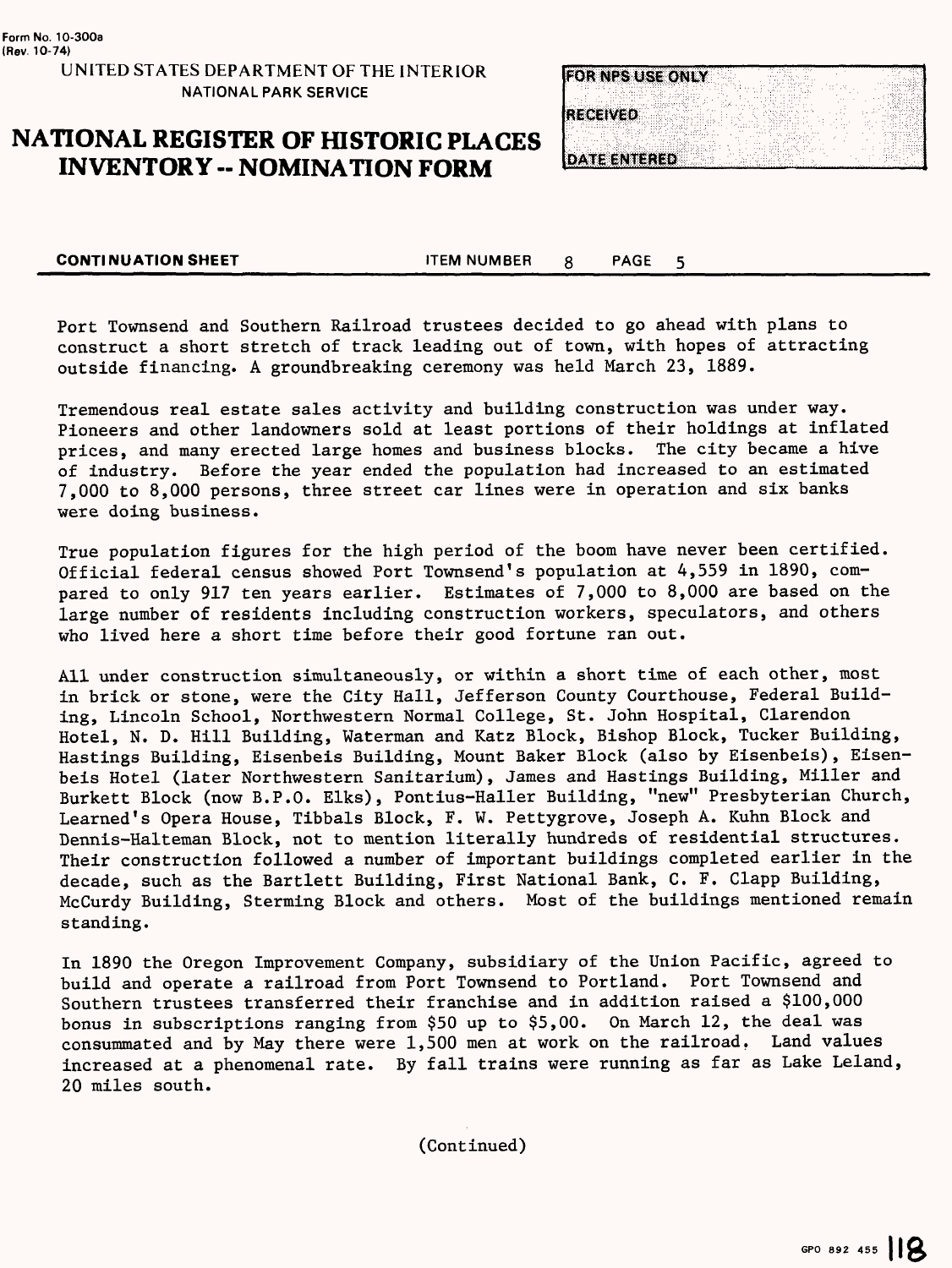# **NATIONAL REGISTER OF HISTORIC PLACES INVENTORY - NOMINATION FORM**



**CONTINUATION SHEET THEM NUMBER 8 PAGE** 6

But the promised construction from the Portland end never got seriously underway and it became apparent the Oregon Improvement Company was becoming more interested in land speculation than in railroading. It began transferring activities to a new boom getting underway in Anacortes.

A recession brought a tumble in real estate prices. News came from New York that the Oregon Improvement Company could not sell its bonds. On November 16, 1890, the old banking firm of Baring Brothers in London, which had been financing railroad building contracts, had closed its doors.

Although the proposed line down Hood Canal eventually was built as far as Quilcene, the depression saw no end for Port Townsend. As fortunes declined, four of the six banks closed, the street cars quit running, businesses collapsed and an estimated 60 percent of the population departed.

Not long afterward the Oregon Improvement Company was declared dead by the courts, leaving as evidence of its prior existence the 26 miles of railroad between Port Townsend and Quilcene. Only 12 miles are still in use, owned by the Milwaukee Road and connecting with its track west from the head of Discovery Bay.

Port Townsend probably suffered more by the collapse of the great land speculation and building boom of 1889-1890 than any other town its size in the Northwest. At the height of its prosperity it had developed facilities for a city of 20,000. The collapse came so suddenly many property owners lost all they possessed. Total deposits of the First National Bank, representative of the debacle affecting all financial institutions of the community, fell from near a half million dollars at the end of 1889 to only \$48,000.

The population dwindled to less than 2,000 as the situation worsened with the nation-wide panic of 1893. A great boneyard fleet collected in the harbor as shipowners found it cheaper to lay up their vessels than to run them. The DeLion drydock was towed away, the Port Townsend Nail Works failed, sawmills, foundries, canneries and other enterprises were written off as total losses.

Following such despair, Port Townsend saw new hopes with the government's acquisition of sites on Point Wilson, Admiralty Head and Marrowstone Point for coast defense fortifications late in the 1890's. Construction of Forts Worden, Casey and Flagler at the three sites covered a period of several years and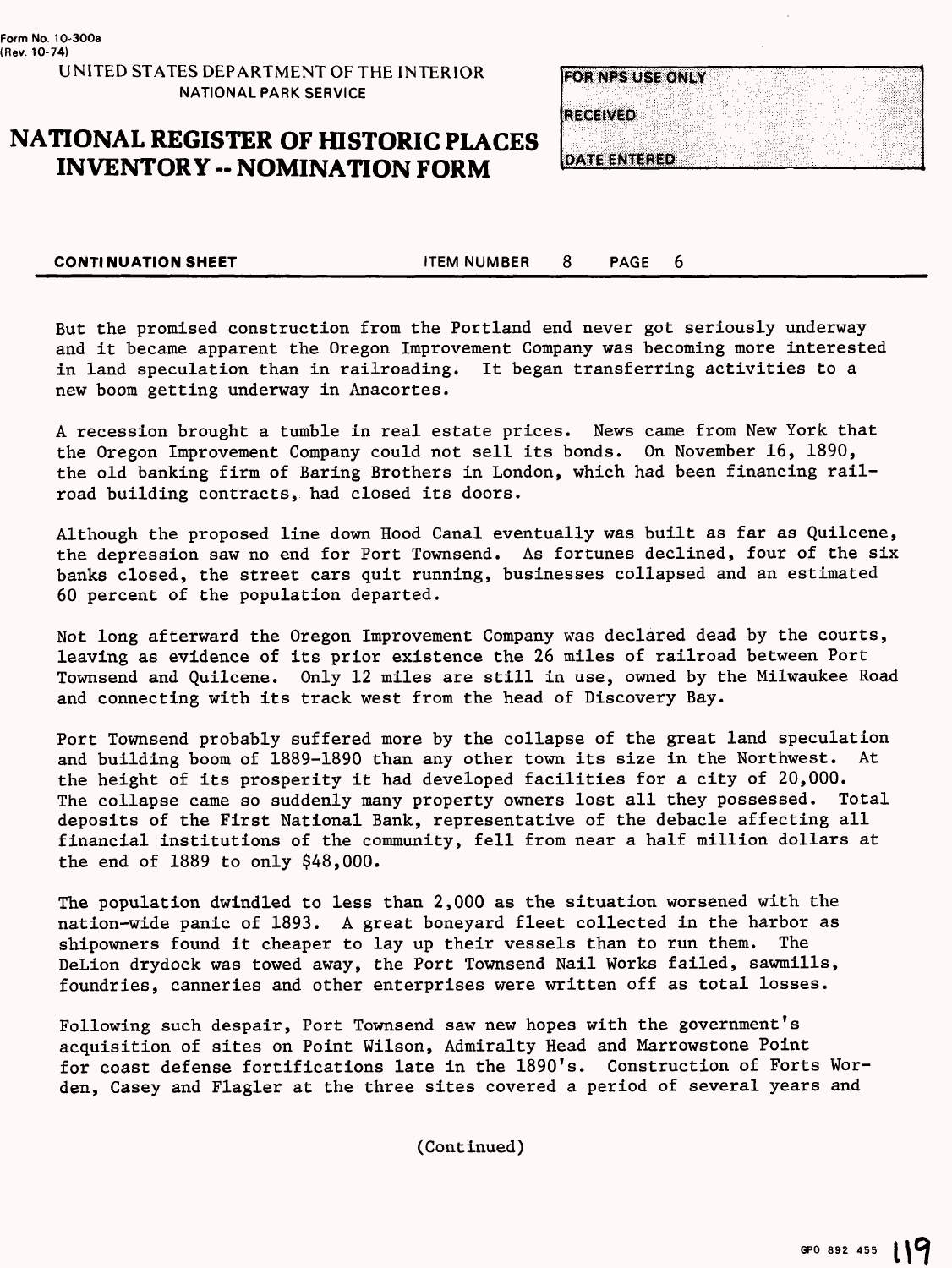## **NATIONAL REGISTER OF HISTORIC PLACES INVENTORY -- NOMINATION FORM**



 $\overline{7}$ 

**CONTINUATION SHEET ITEM NUMBER 8** PAGE

Port Townsend profited materially. Army engineers preparing plans for the fortifications commented sagely that the government work was expected to be the salvation of the town.

The town became crowded again because of military activity during World War I, but with demobilization came another slump sharply reducing the population which continued to decline until 1927 when it is estimated there were approximately 2,000 residents.

There was renewed growth following the establishment of a pulp and paper mill on Port Townsend Bay by Crown Zellerback Corporation in 1927-1928. War related military activity also contributed to the expanding population which peaked at 6,888 in 1950. With the decommissioning of Fort Worden the population again dropped to approximately 5,000 where it has since remained, slowly increasing over the past 25 years.

The Port Townsend Historic District is significant to the state and to the nation as a sizable, intact example of a late nineteenth century seaport community. Within its boundaries are homes, churches, commercial and public buildings representative of nearly every major architectural style current in the American West between 1860 and 1900. Becuase the town's boom period, or years of sudden, dramatic growth occurred between 1886 and 1893, examples of High Victorian Italianate, Queen Anne, and Richardsonian Romanesque Styles predominate

While the most important homes and commercial blocks of the boom period, and public buildings such as the U.S. Custom House and the Jefferson County Courthouse, were designed by professional architects, much of Port Townsend's architectural character reflects the industry and occasionally repetitive ingenuity of carpenterbuilders. As in most late nineteenth century towns in the West, brick masonry construction with cast iron and sheet metal ornament typifies the commercial subdistrict, whereas wood frame construction is typical of the residential area. There are few stylistic enclaves, however. Classic Revival cottages are neighbors to more imposing dwellings in the Stick Style; the quiet surface of a Romano-Tuscan palazzo is juxtaposed with an elaborately decorated cast iron front in the High Victorian Italianate Style; and the general effect is one of picturesque variety. The town is also spectacularly sited at the entrance to Puget Sound, a great inland sea. Because of these factors, and because of its size and state of preservation, Port Townsend is rated among the primary historic seaside communities in the country,